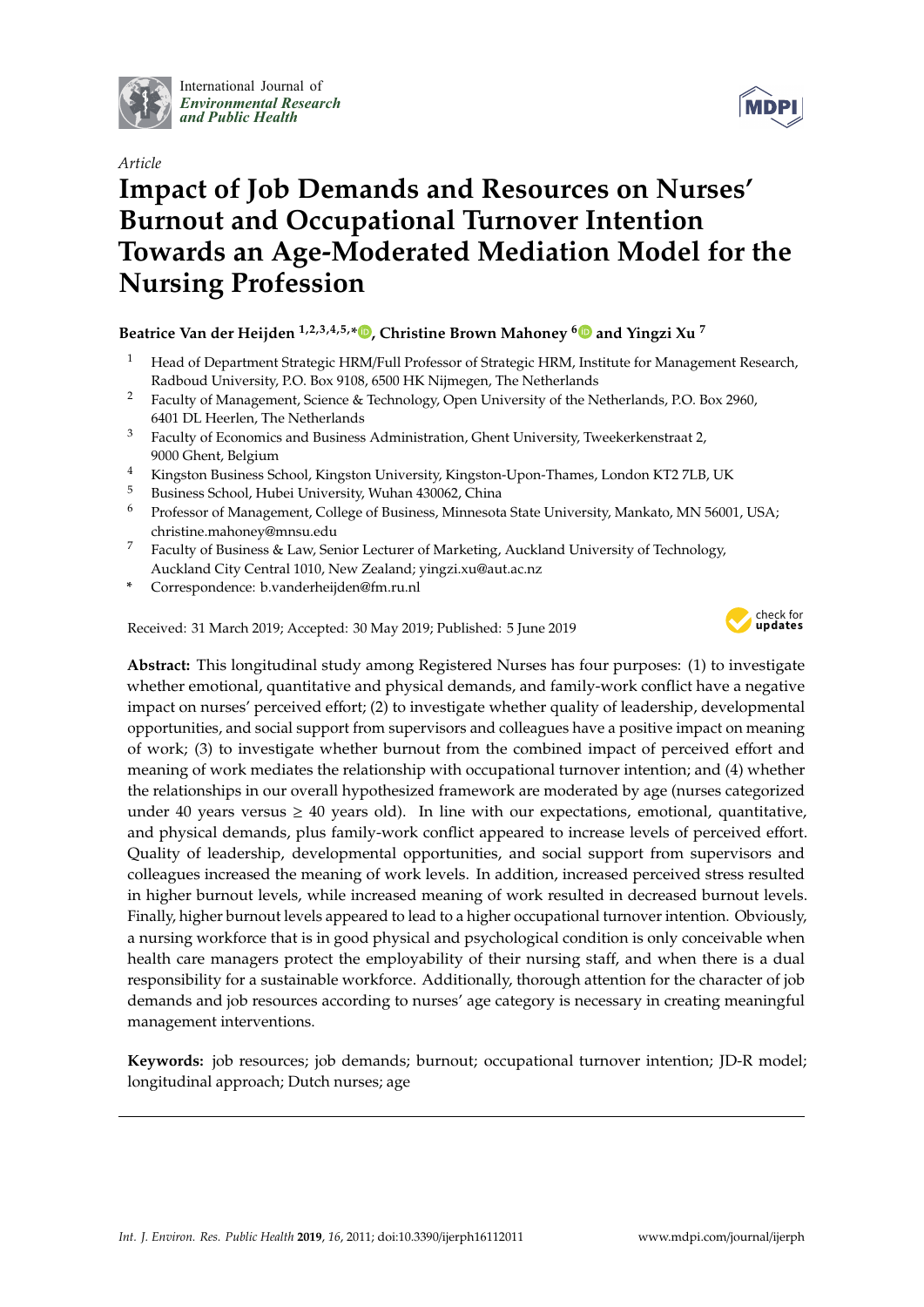## **1. Introduction**

Today, most developed countries in the European Union and elsewhere have a shortage of active nurses, which is likely to increase as economies improve [\[1](#page-17-0)[–5\]](#page-17-1). Demographic changes within the coming two decades are likely to worsen this situation. The major contributors to the shortage are a decrease in the proportion of younger individuals entering the working population, an increase in the proportion of older people in the working population, and an increase in the number of people over 64 years in the population, as a whole. Since it is the oldest members of the population who require the most care; the demand for health care services will significantly increase [\[4\]](#page-17-2), while, unfortunately, the formerly mentioned changes in the working population decrease the supply of nurses. Additionally, the fact that younger nurses are more likely to leave the nursing profession is further worsening the shortage of nurses [\[6](#page-17-3)[,7\]](#page-17-4).

Therefore, one way of assuring a sufficient supply of nurses in the future would be to promote the retention of existing nursing staff. Employee job turnover and leaving the profession as a whole, that is to say, occupational turnover, is a growing concern to Human Resource Development (HRD) professionals as their main goal is to develop and maintain sufficient human expertise to deliver, in case of nurses, high-quality patient care. Equally as important, organizations will bear both the direct and indirect costs of increased turnover. The direct costs of turnover are advertising and recruiting costs, which include advertising costs, costs for personnel who do the recruiting and all other expenses to recruit (e.g., at college job fairs), interviewing, background checks, etc., bonuses for new hires, training and orientation costs, and costs for personnel. Indirect costs include the costs of replacement labor; such as temporary nurses who cost more per hour than staff nurses or paying overtime to staff nurses. Moreover, organizations would lose revenue if units closed due to a lack of nursing staff. All in all, managers will have to increase their productivity when nurses experience burnout, in order to make up for lost productivity, decreased quality of patient services provided, and lower productivity of new hires [\[8,](#page-17-5)[9\]](#page-17-6). Undoubtedly, adverse psychological and physical working conditions may contribute to the nurses' decision to leave their profession. So far, many scholars have examined job demands' and job resources' impact on burnout [\[10\]](#page-17-7), and previous research has indicated that burnout, in particular, is a strong risk factor for turnover [\[11\]](#page-17-8). However, to the best of our knowledge, no earlier research has investigated a model with perceived effort (or stress), being predicted by job demands, and meaning of work, being predicted by job resources, simultaneously impacting burnout; and with burnout mediating their relationship with occupational turnover intention of nurses. Therefore, the focus of this study is to better understand whether job resources, through their impact on the meaning of work, may buffer or compensate for the effect of job demands. The latter, through their impact on effort/strain, are assumed to be positively associated with burnout, which, in turn, is assumed to be a predictor of nurses' occupational turnover intention. Up to now, most research focused upon organizational turnover and less on occupational turnover [\[12\]](#page-17-9). As such, this study adds to calls from the previous scholarly literature by focusing on nurses' intention to leave their profession as a whole [\[13\]](#page-17-10).

During the past decades, many studies have shown that unfavorable job characteristics may have a strong relationship with job stress and burnout [\[14\]](#page-17-11). However, notwithstanding the increase of insight into possible antecedents of burnout, theoretical insight is still limited. Bakker, Demerouti and Euwema [\[15\]](#page-17-12) in their excellent contribution wherein they extended the Job Demands-Resources (JD-R) model [\[16,](#page-17-13)[17\]](#page-17-14), tested whether burnout may be the result of an imbalance between job demands and resources, and whether *several* job resources may compensate for the impact of several job demands on burnout.

The empirical work that is reported in this article aims to test the generalizability of the JD-R model for the nursing profession. In particular, a longitudinal study with a questionnaire completed twice (1-year time lag) by Registered Nurses working in hospitals (63.4%), nursing and old peoples' homes (15.4%), and home care (21.1%) was conducted. Our final sample comprised 1,187 nurses, with 5.4% men and 94.4% women. Their mean age was  $39.8$  years (SD = 9.68). Nurses' jobs are typically stressful and emotionally demanding as nurses are confronted with peoples' needs, problems and suffering all the time, and also with serious illness and death. Burnout affects approximately 25% of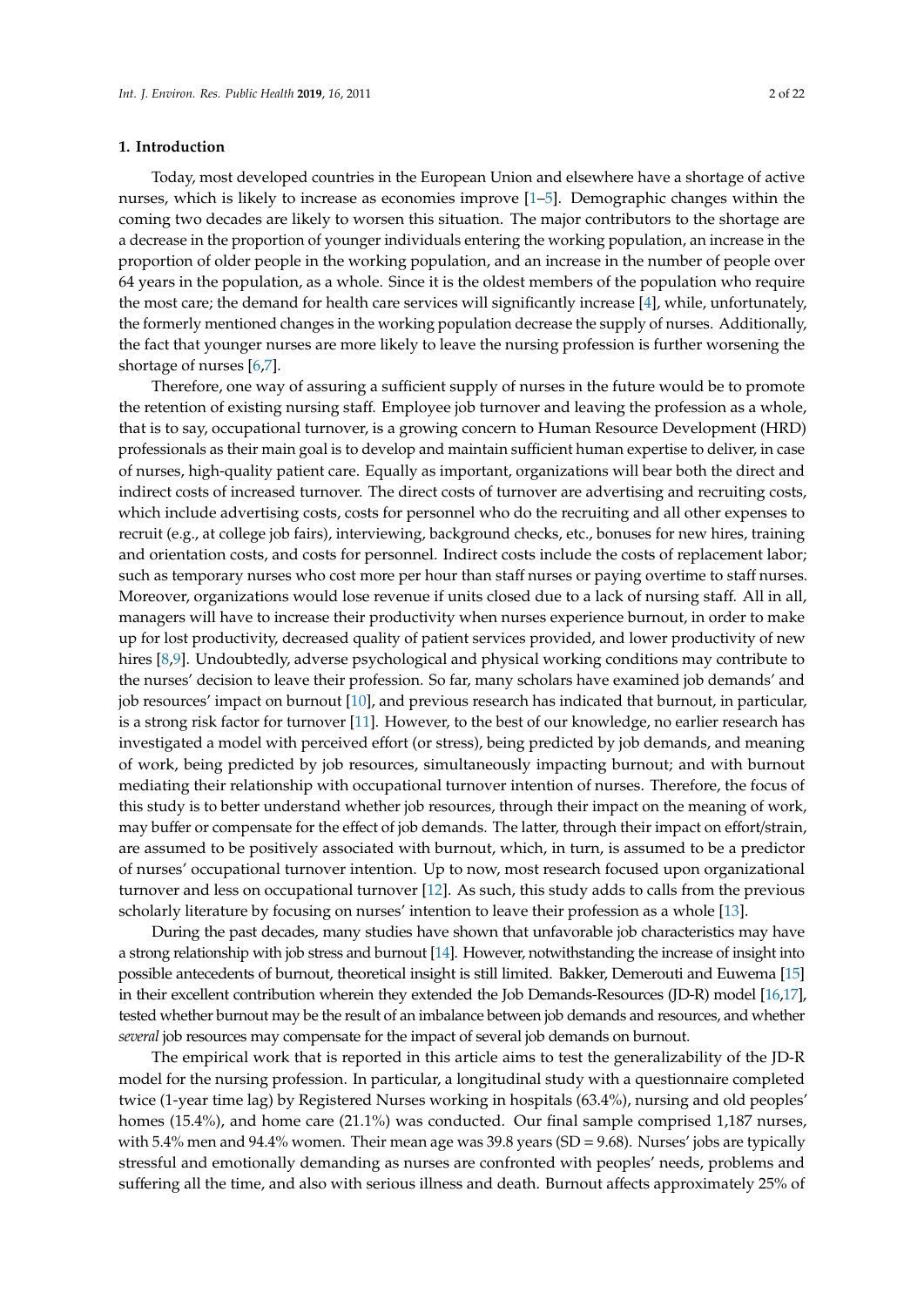nurses, and they are considered to be particularly susceptible to burnout. This ratio reaches even 64% among nurses with high affective strain, and 39% among those with high cognitive strain (see [\[18\]](#page-17-15)) for a large-scale study using French nurses. Similar findings have been reported from many other countries: 43% in China [\[6\]](#page-17-3), over 50% in Sweden [\[19\]](#page-17-16), and 37% in Turkey [\[20\]](#page-18-0). The costs of burnout may be very high, especially when a nurse is not able to cope with the increasing workload, experiences defeats, and lack of professional success [\[21\]](#page-18-1).

In case of evidence for the generalizability of the JD-R model, our research findings may be a starting-point for the development of goal-directed preventive measures within health care institutions. Buffering variables may reduce the effect of specific stressors, alter the perceptions and cognitions evoked by such stressors, moderate responses that follow the appraisal process, and/or reduce the health-damaging consequences of these responses [\[22\]](#page-18-2). That is to say, proof for such buffering effects implies that nurses' well-being and even their employability (or career potential) [\[23](#page-18-3)[–25\]](#page-18-4) may be maintained, even when it is difficult to reduce the amount of job demands. Therefore, it is highly necessary to conduct empirical research aimed at enlarging our understanding of so-called sustainability at work, in particular of how to prevent burnout and turnover among nurses.

Our empirical results strongly support that workplaces reducing quantitative demands on nurses will lead to the greatest decrease in occupational turnover intention. Specifically, this reduction in quantitative demands will lead to much lower perceived effort levels, lower burnout, and finally, lower probability of occupational turnover intention. Additionally, increasing job resources, that is, quality of leadership, developmental opportunities, and social support from supervisors and near colleagues will increase levels of meaning of work, lower burnout, and result in lower probability of occupational turnover intention. The higher nurses' job demands, the higher their level of burnout, and the more likely they are to leave the nursing profession over time. Management in health care organizations can lower the probability of nurses' turnover intention by investing in sound job resources.

# **2. Theory**

#### *2.1. The Job Demands-Resources (JD-R) Model*

The JD-R model is built upon two underlying psychological processes that play a role in the development of job strain and motivation [\[26\]](#page-18-5). The first one comprises a so-called health-impairment process, a situation wherein a too high amount of job demands (i.e., job pressure, such as a high amount of emotional demands and work-home conflicts for the nursing staff) exhausts employees' mental and physical resources and may therefore lead to exhaustion, health problems, and eventually premature leave from their profession. The second underlying process is motivational in nature and comprises that job resources (i.e., general resources and job recognition, such as possibilities for development and influence at work) have either intrinsic (because they foster growth, learning and development) or extrinsic (because they are instrumental in achieving work goals) motivational potential, and lead to positive work outcomes, such as work engagement [\[27\]](#page-18-6), and high job performance [\[26\]](#page-18-5). As such, job resources are necessary in order to deal with job demands, but they are also rewarding in themselves, by fulfilling basic human needs [\[28\]](#page-18-7), such as the needs for autonomy, belongingness, and competence. Both of these processes, the one created by job demands and the one created by job resources, occur simultaneously, not sequentially [\[29\]](#page-18-8).

# *2.2. Towards a Nursing Sector-Specific Design of the Job Demands-Resources Model*

In this study, we will empirically investigate the central notion whether particularly the combination of high job demands and low job resources is predictive of burnout in the nursing sector. The proposed simultaneous effect is tested using *four specific job demands* (emotional demands, quantitative demands, physical demands, and family-work conflict) and *four specific job resources*(quality of leadership, developmental opportunities, social support from supervisor, and social support from near colleagues). The JD-R model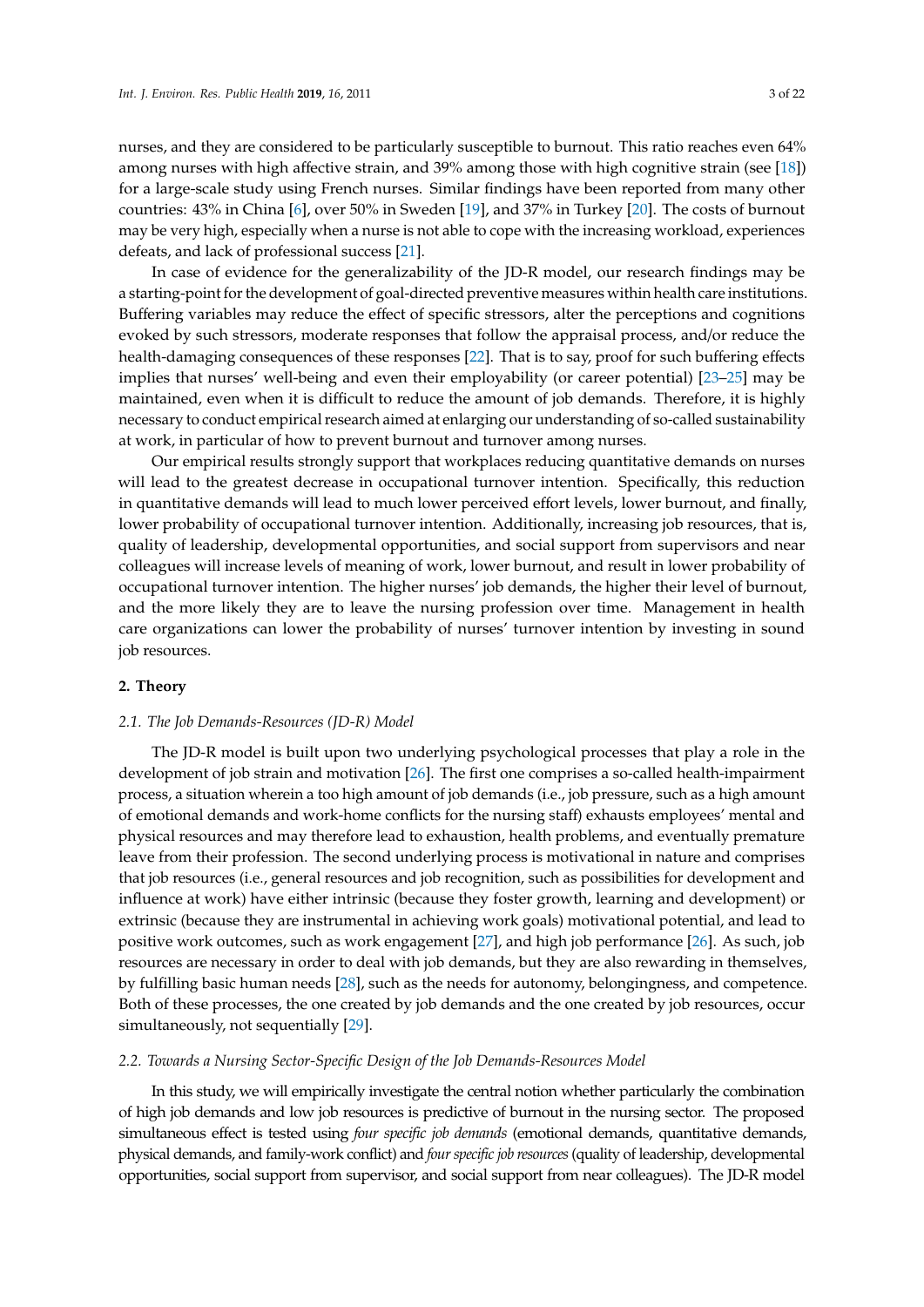emphasizes that the selection of concrete demands and resources for scholarly work is dependent on the occupational sector wherein specific research is conducted [\[16\]](#page-17-13). Based upon earlier research within the nursing sector [\[4\]](#page-17-2), and following the theoretical framework by Bakker, Demerouti, and Euwema [\[15\]](#page-17-12), we concluded that these categories of job demands and job resources [\[30–](#page-18-9)[34\]](#page-18-10) were crucial in the light of work-related outcomes, in our case burnout, and, subsequently, occupational turnover intention.

Previous research on Leader-Member eXchange (LMX) indicates the importance of the relationship between supervisor and subordinate, or *the quality of leadership*, in the light of organizational outcomes, such as well-being [\[35\]](#page-18-11). We assume, in line with Bakker, Demerouti, and Euwema [\[15\]](#page-17-12) that high-quality leadership may alleviate the negative effects of job demands on burnout, because supervisors' appreciation and support put demands in another perspective.

*Developmental opportunities* are, obviously, also highly important as a stress-buffering factor within the nursing sector. A job with a high value as a nutrient for further professional development, and wherein one is enabled to learn new knowledge and skills, enhances one's employability [\[36–](#page-18-12)[38\]](#page-18-13). Tasks, responsibilities, and duties that are sufficiently challenging are one of the strongest motivators that a work environment can offer. That is, it is the best preventive medicine for becoming obsolete or becoming an ineffective plateauee [\[39\]](#page-18-14). Within the nursing sector, jobs should be rich in resources, tools and learning materials, and they should offer ample opportunities for social interaction and collaboration. Tasks should be varied and to some degree unpredictable to enable nurses to improve their performance. We posit that developmental opportunities may buffer the impact of job demands upon burnout, as increased performance and a growth in capabilities reduce the tension that is experienced by the employee.

Moreover, in line with De Jonge, Mulder, and Nijhuis [\[40\]](#page-18-15) and Houkes, Janssen, De Jonge, and Nijhuis [\[41\]](#page-18-16) who advocated the examination of more specific predictions regarding work characteristics and work reactions, this contribution focuses upon the potential buffering effect of *social support from di*ff*erent parties* (in our case, immediate supervisor and close colleagues) upon burnout, and, in turn, occupational turnover intention. The power of buffering variables was extensively explained by Van der Doef and Maes [\[42\]](#page-19-0) who dealt with the protective effect of social support. Similarly, Rhoades and Eisenberger [\[43\]](#page-19-1) have concluded that perceptions of supportive HR practices, such as organizational rewards (e.g., recognition, opportunity for advancement), procedural justice (e.g., communication, decision-making), and supervisory support (e.g., concern for employees' well-being) led to perceived organizational support (e.g., organizational concern), which, in its turn, led to affective organizational commitment (e.g., sense of belonging or integration, and attachment). Integration of employees is supposed to be achieved through both formal and informal means. Formal experiences are deliberately planned interactive events (e.g., formal communication lines, policies, and meetings) while informal experiences would tend to be more spontaneous opportunities to interact. As the opportunities for interactions, and information and feedback exchange overlap, and often involve the same people (e.g., supervisors and peers), formal and informal dimensions are connected and interrelated [\[44\]](#page-19-2).

Analogously, Estryn-Behar [\[45\]](#page-19-3), in her exemplary review on cognitive (e.g., interruptions in tasks, need of frequent reorganization of daily work program, and overwork) and affective strain (e.g., adequacy between training and actual tasks, time to talk to patients and answer to their questions, satisfaction with job climate, and interest of the job) in health care, stressed that nurses' ability to cope with stress depends upon the extent of their support network and their possibility to discuss and improve patient's quality of life [\[18\]](#page-17-15). Moreover, interpersonal relationships appear to be important predictors of job satisfaction [\[46\]](#page-19-4), and, consequently, related to absenteeism, expression of grievances, and turnover [\[47](#page-19-5)[,48\]](#page-19-6).

Therefore, we assume that nurses will show less burnout if they experience high levels of support from their direct supervisor, and from close colleagues. The so-called stress-buffering hypothesis states that social support protects employees from pathological consequences of stressful experiences [\[49\]](#page-19-7). Research outcomes pertaining to the health care sector, in particular, have indeed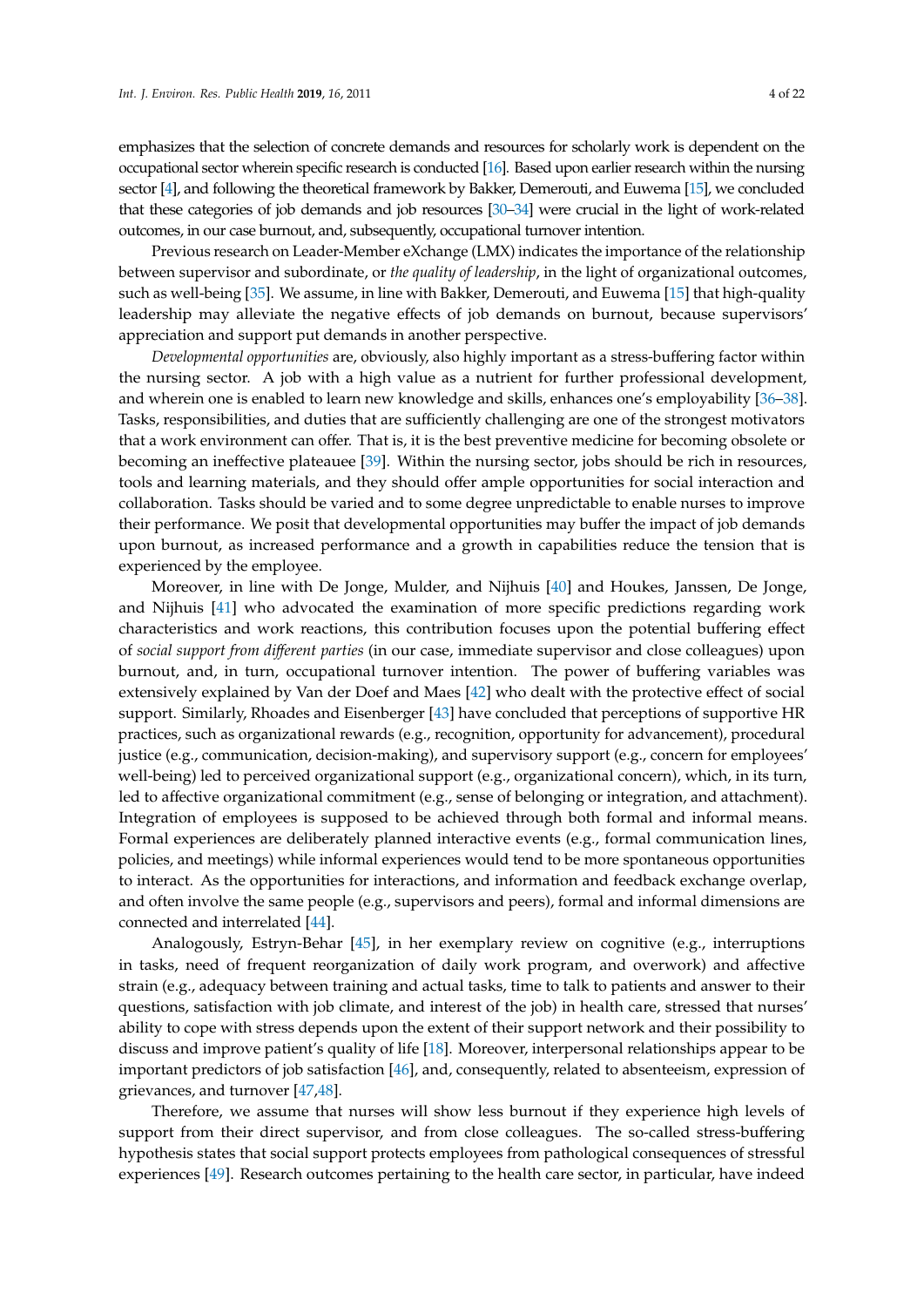indicated the positive impact of counselling and interactions between staff members, and between nurses and physicians [\[18](#page-17-15)[,50\]](#page-19-8).

All in all, building upon the JD-R model, we argue that job demands are costly [\[51\]](#page-19-9) as workers, in our case nurses, who are confronted with high job demands are necessitated to spend time and energy to engage in performance-protection strategies by investing psychological and physiological resources [\[32\]](#page-18-17). Following the Conservation of Resources (COR) theory [\[52\]](#page-19-10), it is this depletion of resources, due to coping with high demands, that evokes stress [\[32\]](#page-18-17). Specifically, COR theory is built upon the concept of resources, which refer to things that people value, such as objects, but also conditions (for instance the quality of the relationship with one's supervisor, and developmental opportunities at work), personal characteristics (i.e., one's age) and energies, and social support from one's supervisor and close colleagues [\[53\]](#page-19-11). We use COR theory to provide an overarching framework for understanding occupational turnover intention [\[54\]](#page-19-12). In particular, drawing from the notion that people seek resources to fulfill their goals [\[52\]](#page-19-10), nurses will remain in their health care organization in case it provides the resources they need. When they experience loss of resources and/or increasing demands, they are likely to perceive that the achievement of their goals and their well-being is at risk, and their occupational turnover intention may increase.

Based on the theoretical outline given so far, we have formulated the following hypotheses:

**Hypothesis 1:** *Perceived e*ff*ort and burnout mediate the relationship between job demands and occupational turnover intention.*

**Hypothesis 2:** *Meaning of work and burnout mediate the relationship between job resources and occupational turnover intention.*

**Hypothesis 3:** *Burnout mediates the relationship between perceived e*ff*ort and occupational turnover intention.*

#### **Hypothesis 4:** *Burnout mediates the relationship between meaning of work and occupational turnover intention.*

In addition, we argue that it is of utmost important to gain more insight into the role of age in the so-called *Nursing Sector-Specific JD-R model* that is empirically investigated in this contribution. Unfortunately, few researchers have studied differences in model relationships for distinguished age groups [\[55\]](#page-19-13). However, differences in career outcomes, such as occupational turnover intention, depending upon employee's age, are plausible considering the prevalence of age-related stereotyping [\[56\]](#page-19-14), resulting in differential treatment for older versus younger workers, and increased Person-Environment (P-E) fit for older workers [\[57\]](#page-19-15), resulting into a more clearly defined self-concept with age. Career choices, including occupational turnover, comprise processes of matching one's self-concept with images of the occupational world [\[58\]](#page-19-16). In a similar vein, Wright and Hamilton's [\[57\]](#page-19-15) 'job change' hypothesis states that due to experience, seniority and skills, it is likely that older workers will have obtained a relatively better P-E fit [\[59\]](#page-19-17). Therefore, we argue that older workers have a lower occupational turnover intention.

Numerous studies [\[60](#page-19-18)[–66\]](#page-19-19) already suggested specific reasons for why older nurses are less likely to leave their jobs: they have greater firm-specific human capital, their pay is higher, their position allows more autonomy, power, or status, and they participate more in decision-making. These factors lead to increased job satisfaction, greater perception of distributive justice, and increased organizational commitment, which, in turn, decrease the desire for turnover. Older nurses are also more likely to have more close friends in their workplace, increased ties to community and local organizations, and more obligations to kin; altogether, these factors result in higher psychological costs of leaving the organization.

All in all, earlier scholarly work indeed provides substantial support that a negative relationship exists between age and turnover, starting with Price's [\[67\]](#page-20-0) seminal review and study of turnover. In particular, Price [\[66\]](#page-19-19) tested an explanatory model of turnover that supported the assumption of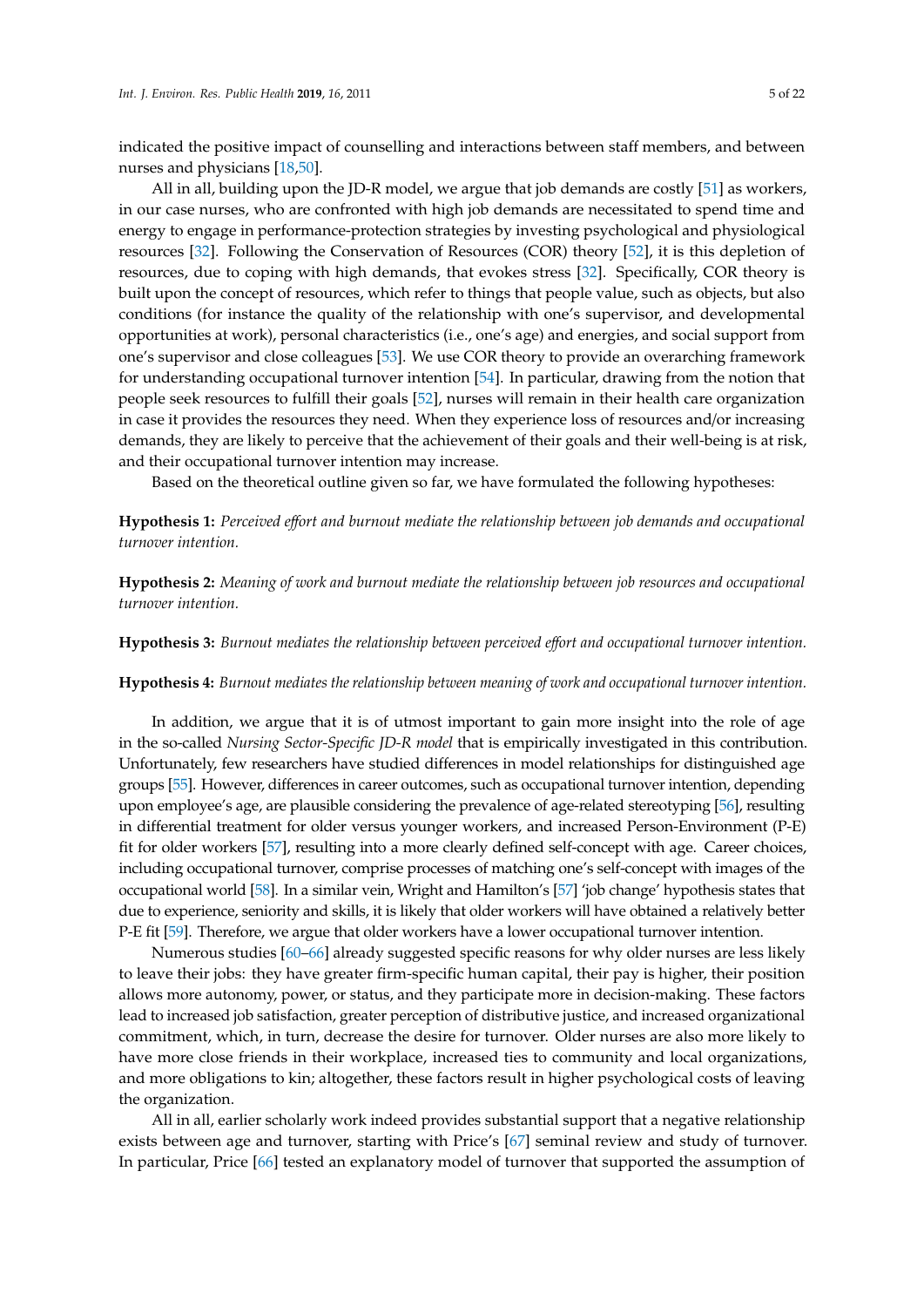a negative relationship between age and turnover for registered nurses. This negative relationship holds in studies of nurses from many countries [\[68](#page-20-1)[–71\]](#page-20-2).

Building upon the theoretical outline given above and, as regards the age distribution, in particular on Van der Heijden [\[12\]](#page-17-9), also Finkelstein [\[72\]](#page-20-3) (p. 100) on the Age Discrimination in Employment act (ADEA), we categorize nurses into younger (under 40 years) versus older ( $\geq$  40 years old) ones, and have formulated the following hypotheses:

**Hypothesis 5:** *An increase in age will result in decreased intention of occupational turnover.*

**Hypothesis 6:** *The determinants of turnover are not identical for those under the age of 40 and those aged 40 and over.*

To conclude, in this scholarly work we aim to test and refine the JD-R model among a considerable sample of nurses in the Netherlands. Nursing, like any other profession, has its own specific risk factors that are associated with job stress. The central notion of the JD-R model [\[17](#page-17-14)[,26\]](#page-18-5) is that burnout is the result of an imbalance between job demands and resources, and that several job resources may compensate for the influence of several job demands upon burnout. Specifically, job demands, although not necessarily negative [\[73\]](#page-20-4) may result in stress when meeting those demands requires a too high level of effort for which the employee is not adequately trained or supported for to perform well. Job resources, on the other hand, are valued as being important means to either manage high levels of job demands or to protect valued resources.

#### **3. Methods**

#### *3.1. Sample and Procedure*

To select the Dutch health care institutions, for each region (north, south, east, west, and middle), a careful sampling strategy across hospitals, nursing and old peoples' homes, and home care institutions was conducted. The selection was based upon information regarding the distribution of the Dutch nursing population that was obtained from the Internet, from the Chamber of Commerce, and from national federations of health care institutions. Although we tried for a representative sample, convenient sampling was used as well. Due to previously performed large surveys (e.g., [\[74\]](#page-20-5)), many health care institutions' management boards, especially in the western part of the Netherlands, indicated that their employees showed research fatigue and were reluctant to participate. Moreover, following economic drawbacks, many institutions were in the middle of a fusion and/or reorganization implying that the management team decided not to participate to scientific studies in order to prevent unnecessary stress for their workforce.

After contacting the network of Cooperating Top Clinical Hospitals in the Netherlands, another three hospitals decided to participate in our study. In total, 27 health care institutions (nine hospitals, thirteen nursing and old peoples' homes, and five home care institutions) decided to participate in our study. In each participating institution, a thorough discussion with a representative from the personnel department took place. We carefully explained the criteria for participation, and we composed samples of nurses. The confidentiality and anonymity of the data were emphasized. In order to facilitate data gathering, in each participating institution, a contact person was pointed out. Most health care institutions distributed the questionnaires themselves among the participants. For two institutions, we have sent the questionnaires to the home addresses. Two other institutions took care of sending the questionnaires to the home addresses of the nurses. In the remaining institutions, our contact persons made sure that the questionnaires were handed out at work meetings, or distributed by means of the nurses' mailboxes at the health care institution. The contact persons have been approached several times by phone and in person to alert them to remind the respondents to fill out and to return the questionnaire.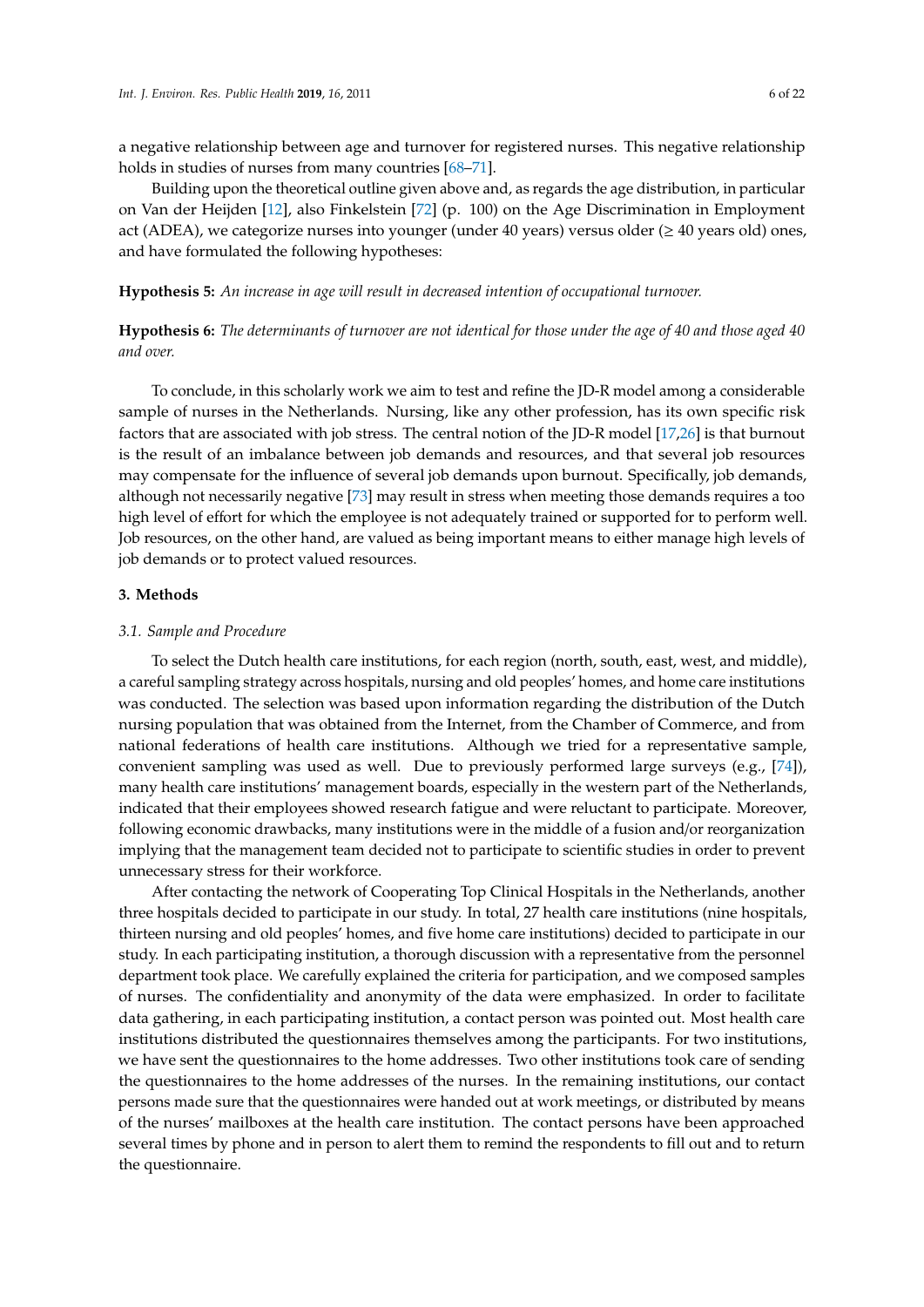Our research design is longitudinal and comprises two measurements. All those nurses who participated in the first survey (Time 1) received an additional questionnaire, the so-called follow-up survey, twelve months after they filled out the first one (Time 2). A total of 1,187 nurses filled out and returned both the first and second wave questionnaires. In general, the response rate of nurses in home care appeared to be lowest. The overall response rate for the first measurement at Time 1 was 43.6%; for the Time 2 measurement it was 29.5%. For the second measurement, the sample consisted of 753 (63.4%) Registered Nurses working in hospitals, 183 (15.4%) nurses working in nursing and old peoples' homes, and 251 (21.1%) nurses in home care institutions. The sample included 66 men (5.4%) and 1,121 women (94.4%). The mean age was 39.8 years (SD = 9.68). The average number of years of working experience in the nursing profession was 13.6 years (SD = 8.57).

# *3.2. Measures*

*Job demands.* Four job demands' factors were included in the present study. Emotional demands were measured using De Jonge et al.'s [\[40\]](#page-18-15) four-item scale developed specifically for health care professions. The scale has five response categories ranging from (1) 'never' to (5) 'always' and measures how often the nurses were confronted with 'death', 'illness or any other human suffering', 'aggressive patients', and 'troublesome patients' in their work. The internal consistency reliability estimate using Cronbach's alpha was 0.70.

Quantitative demands were assessed using four items of the quantitative demand scale of the Copenhagen Psychosocial Questionnaire (COPSOQ) [\[75\]](#page-20-6) and one additional item was added by the NEXT-Study Group. COPSOQ items are: 'How often do you lack time to complete all your work tasks?', 'Can you pause in your work whenever you want?', 'Do you have to work very fast?' and 'Is your workload unevenly distributed so that things pile up?' The additional item was: 'Do you have enough time to talk to patients?' Responses used a five-point rating scale (1 = hardly ever, 5 = always). The internal consistency reliability estimate using Cronbach's alpha was 0.70.

Physical demands were assessed by using a newly developed scale entitled 'lifting and bending'. The scale was designed to quantify the physical demands of the nursing profession and consisted of eight items [\[4\]](#page-17-2). The eight items are: 'bedding and positioning patients', 'transferring or carrying patients', 'lifting patients in bed without aid', 'mobilizing patients', 'clothing patients', 'helping with feeding', 'making beds', 'pushing patient's beds, food trolleys, or laundry trolleys'. Response categories are: (1) '0–1 times a day', (2) '2–5 times a day', (3) '6–10 times a day' (4) '> 10 times a day'. The index for lifting was composed of a score for the first four items, added and divided by four and multiplied by 25. The index for bending was composed of a score for the remaining four items, added and divided by four and multiplied by 25. These indices were summed and divided by 20 to standardize them to a scale similar to other variables in the model. The internal consistency reliability estimate using Cronbach's alpha was 0.87.

Family-work conflict was measured using a scale developed by Netemeyer, Boles and McMurrian [\[76\]](#page-20-7) and contains five items that measure home-to-work interference. A sample item is: 'The demands of my family or spouse/partner work interfere with work-related activities.' A five-point rating scale was used (1 = completely disagree, and 5 = completely agree). Cronbach's alpha was 0.85 for this scale.

*Job resources.* Four job resources were included in the questionnaire. The nurses' perception of the Quality of leadership was assessed using a four-item scale [\[75\]](#page-20-6). Items were designed to gather information on the superior's engagement in supportive leadership activities aimed at providing role clarity, development opportunities, predictability, and a positive work climate. One example item is: 'To what extent would you say that your immediate supervisor makes sure that the individual member of staff has good development opportunities?' Responses were made on five-point rating scales (1 = to a very small extent, and  $5 =$  to a large extent). The Cronbach's alpha was 0.87.

Developmental opportunities as perceived by the nurses was measured using the COPSOQ [\[75\]](#page-20-6) that contains four items. An example item is: 'Does your work require you to take the initiative?'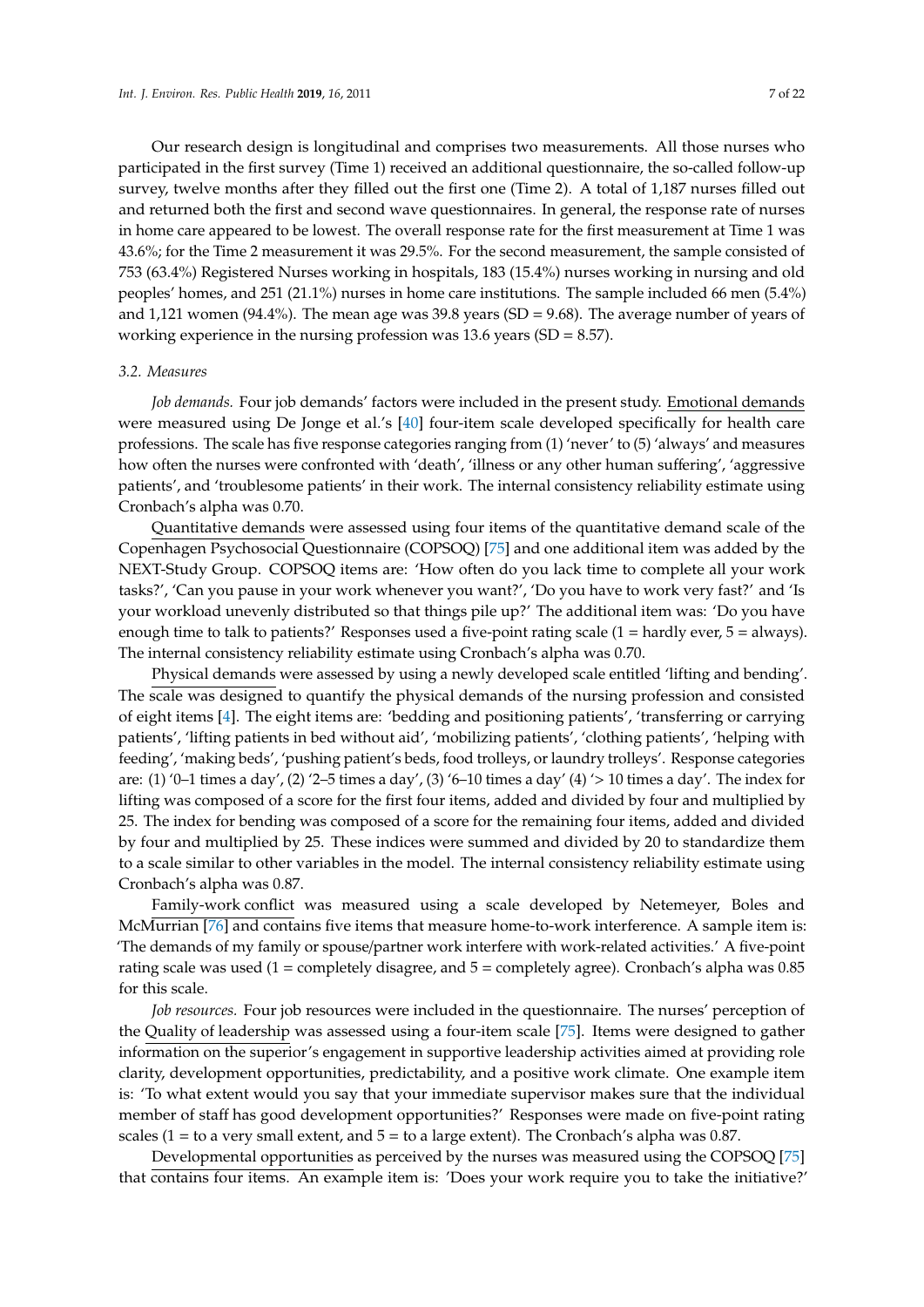The scale ranges from 1 (low possibilities for development) to 5 (high possibilities for development). The internal consistency reliability estimate was 0.75.

Social support from one's immediate supervisor was measured using a four-item scale developed by Van der Heijden [\[37](#page-18-18)[,77\]](#page-20-8). An example item is: 'Does your immediate supervisor regularly give you supportive advice?' Respondents could indicate their answers on six-point Likert scales (1 = never, and 6 = very often). The internal consistency reliability estimate (Cronbach's alpha) was 0.84 for supervisory support.

Social support from one's near colleagues was measured by exactly the same four items, with 'close colleagues' substituted for'immediate supervisor'in theitem statement (derivedfrom Van der Heijden, [\[37,](#page-18-18)[77\]](#page-20-8)). The internal consistency reliability estimate (Cronbach's alpha) was 0.77 for colleague support.

Perceived effort (or stress), being the first mediator in our hypothesized model, was measured using six items from the effort-reward imbalance model [\[78\]](#page-20-9): 'I am under constant time pressure due to the heavy work load', 'I have many interruptions and disturbances in my job', 'I have much responsibility in my job', 'I am often pressured to work overtime', 'My job is physically demanding', and 'Over the past few years, my job has become more and more demanding' [\[78\]](#page-20-9). Responses were given on a four-point Likert scale, ranging from  $1 =$  no distress at all to  $4 =$  very much distress. The internal consistency reliability estimate was 0.85.

*Meaning of work,* being the second mediator, was measured with the COPSOQ [\[75\]](#page-20-6) meaning of work scale, which includes the perception of motivation. Items are: 'Is your work meaningful?', 'Do you feel that the work you do is important?' and 'Do you feel motivated and involved in your work?' The scale ranges from 1 (to a very small extent) to 5 (to a very large extent). The internal consistency reliability estimate was 0.81.

*Burnout* was assessed using the six-item scale from the Copenhagen Burnout Inventory (CBI) [\[79\]](#page-20-10). Respondents were provided with a five-point scale, which ranged from (1) 'never/almost never' to (5) 'almost every day', in order to indicate how frequently they experienced the following: 'feel tired', 'are physically exhausted', 'are emotionally exhausted', 'think - I can't take it anymore', 'feel worn out', 'feel weak and susceptible to illness'. The internal consistency reliability estimate at Time 1 was 0.83.

*Occupational turnover intention* was measured with Hasselhorn, Tackenberg, and Mueller's [\[4\]](#page-17-2) three-item scale. A sample item is: 'How often during the past year have you thought about giving up nursing completely?' Responses were given on a five-point rating scale ranging from: (1) never, to (5) every day. At Time 2, Cronbach's alpha was 0.85.

*Control variables* used in the model were gender, and tenure in the profession. Other control variables that could be expected to confound relationships between predictors and intention to leave nursing were included in preliminary analyses, yet, appeared to have no significant impact (e.g., hours worked per week, type of health care institution, years of education). Therefore, to facilitate model estimation and to increase the power of the statistical testing, they were excluded from all further analyses.

#### *3.3. Statistical Analyses*

Analyses were done with Structural Equation Modelling (SEM) using maximum likelihood estimation within the AMOS software package, Version 25.00 (IBM SPSS, Chicago, IL, USA). As the  $\chi^2$  goodness of fit statistic and the Goodness of Fit Index (GFI) are very sensitive to sample size, and given that our sample is large  $(N = 1187)$  indeed, we present numerous alternative goodness of fit indices (Tucker Lewis Index (TLI), Comparative Fit Index (CFI), and Root Mean Square Error of Approximation (RMSEA)) in this contribution [\[80\]](#page-20-11). It is generally suggested that the TLI and CFI should exceed 0.90, or even 0.95, for the model to be considered a good fit. Similarly, RMSEA should be lower than 0.08, better is 0.05, to reflect a good fit [\[81\]](#page-20-12). Additionally, the joint significance test as recommended by MacKinnon [\[82,](#page-20-13)[83\]](#page-20-14) was used to investigate whether the hypothesized mediation effects exist. The two conditions that must be met to conclude that a mediating effect exists are as follows: (1) the independent variable is significantly related to the mediating variable; and (2) the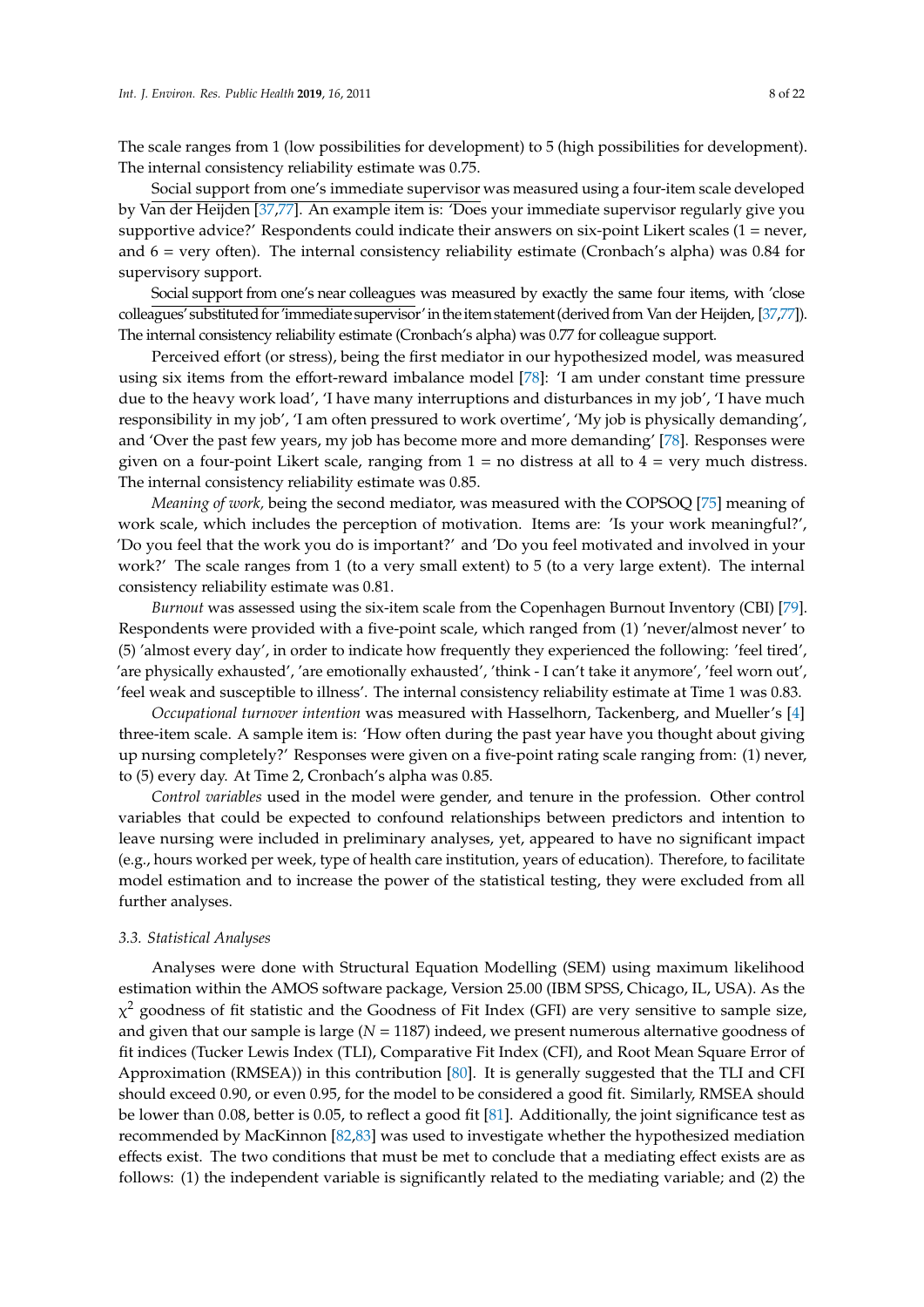mediating variable is significantly related to the dependent variable. The significance of the mediated effect of the specific independent variable on the dependent variable was calculated using Sobel's [\[84\]](#page-20-15) test. Our outcomes indicate that the two conditions as stated above have been met, and Sobel's [\[84\]](#page-20-15) test for mediation showed that both mediation effects were significant.

#### **4. Results**

# *4.1. Preliminary Analyses*

Table [1](#page-10-0) presents the means, standard deviations, and inter-correlations among all study variables. Leadership quality and supervisory social support were rather highly correlated (0.63), but did not exceed the value that would pose a serious threat to the model [\[85\]](#page-20-16). All reliability measures (Cronbach's alpha) are in the good to excellent range, that is, 0.70 to 0.99 [\[86\]](#page-20-17).

Examination of the job demands shows that nurses reported higher than average levels of emotional job demands ( $M = 3.45$ ; SD = 0.58), average levels of quantitative job demands ( $M = 2.99$ ;  $SD = 0.55$ ), rather high levels of physical demands (M = 3.19; SD = 2.55), and a lower than average level of family-work conflict ( $M = 1.51$ ; SD = 0.60). The reported levels of job resources by these nurses showed that quality of leadership was slightly higher than average ( $M = 3.09$ ; SD = 0.76), developmental opportunities were higher than average ( $M = 3.72$ ; SD = 0.66), social support from supervisors was slightly lower than average  $(M = 3.04; SD = 0.86)$ , and social support from near colleagues was slightly higher than average ( $M = 3.71$ ; SD = 0.63). The average level of perceived effort or stress reported was  $1.89$  (SD = 0.49), the average level of meaning of work reported was  $4.22$  $(SD = 0.57)$ , the average level of burnout was 1.64  $(SD = 0.55)$ , and the nurses' mean intention for occupational turnover was  $1.43$  (SD = 0.7).

In regard to the control variables, female gender had a significant and positive impact on perceived effort in the under the age of 40 group and was non-significant in the 40 years and over age group (under 40,  $\beta = 0.09$ ,  $p \le 0.01$ ; 40 and over,  $\beta = 0.04$ , *NS*); female gender was non-significant in the under the age of 40 group and had a significant and positive impact on meaning of work in the 40 years and over group (under 40, β = 0.04, *NS*; 40 and over, β = 0.10, *p* ≤ 0.01). Professional tenure had a significant and negative impact on the meaning of work for both age groups; (under  $40, \beta = -0.11, p \le 0.001$ ; 40 and over,  $\beta = -0.11$ ,  $p \le 0.001$ ), while female gender had a significant and positive impact on meaning of work for the 40 plus group only (under 40,  $\beta = 0.04$ , *NS*; 40 and over  $\beta = 0.10$ ,  $p \le 0.01$ ). Perceived effort (under 40,  $\beta = 0.30$ ,  $p \le 0.001$ ; 40 and over,  $\beta = 0.31$ ,  $p \le 0.001$ ), and meaning of work (under 40, β = −0.08, *p* ≤ 0.05; 40 and over, β = −0.04, *p* ≤ 0.05), had a significant impact, in the direction predicted. Family-work conflict appeared to have a direct effect on burnout as well, in addition to its indirect effect; that is the effect that was mediated by the meaning of work. All of these results are based on Time 1 data. Finally, burnout (under  $40$ ,  $\beta = 0.14$ ,  $p \le 0.001$ ; 40 and over,  $\beta = 0.17$ ,  $p \le 0.001$ ), had a significant impact on occupational turnover intention in Time 2. With these outcomes, we found preliminary support for our overall hypothesized model.

With the indirect standardized effects of *job demands* included in our research model, we found that the indirect effect of emotional demands, through perceived effort and burnout, on turnover intention was 0.02 ( $p < 0.05$ ) for those nurses under the age of 40 group and 0.021 ( $p < 0.05$ ) for those 40 years and over; the indirect effect of quantitative demands, through perceived effort and burnout, on turnover intention was 0.003 (*p* < 0.001) for those under the age of 40 group and 0.005 (*p* < 0.001) for those 40 years and over; for physical demands, through perceived effort and burnout, on turnover intention was 0.003 (*NS*) for those under the age of 40 group and 0.004 ( $p < 0.05$ ) for those 40 years and over; and for family-work conflict, through perceived effort and burnout, on turnover intention was 0.023 (*NS*) for those under the age of 40 group and 0.033 ( $p < 0.001$ ) for those 40 years and over.

Given the fact that these are significant indirect effects when the structural parameters are constrained to be equal (initial model), with the exception of physical demand and family work conflict for the nurses under the age of 40 group, we concluded that we have found partial support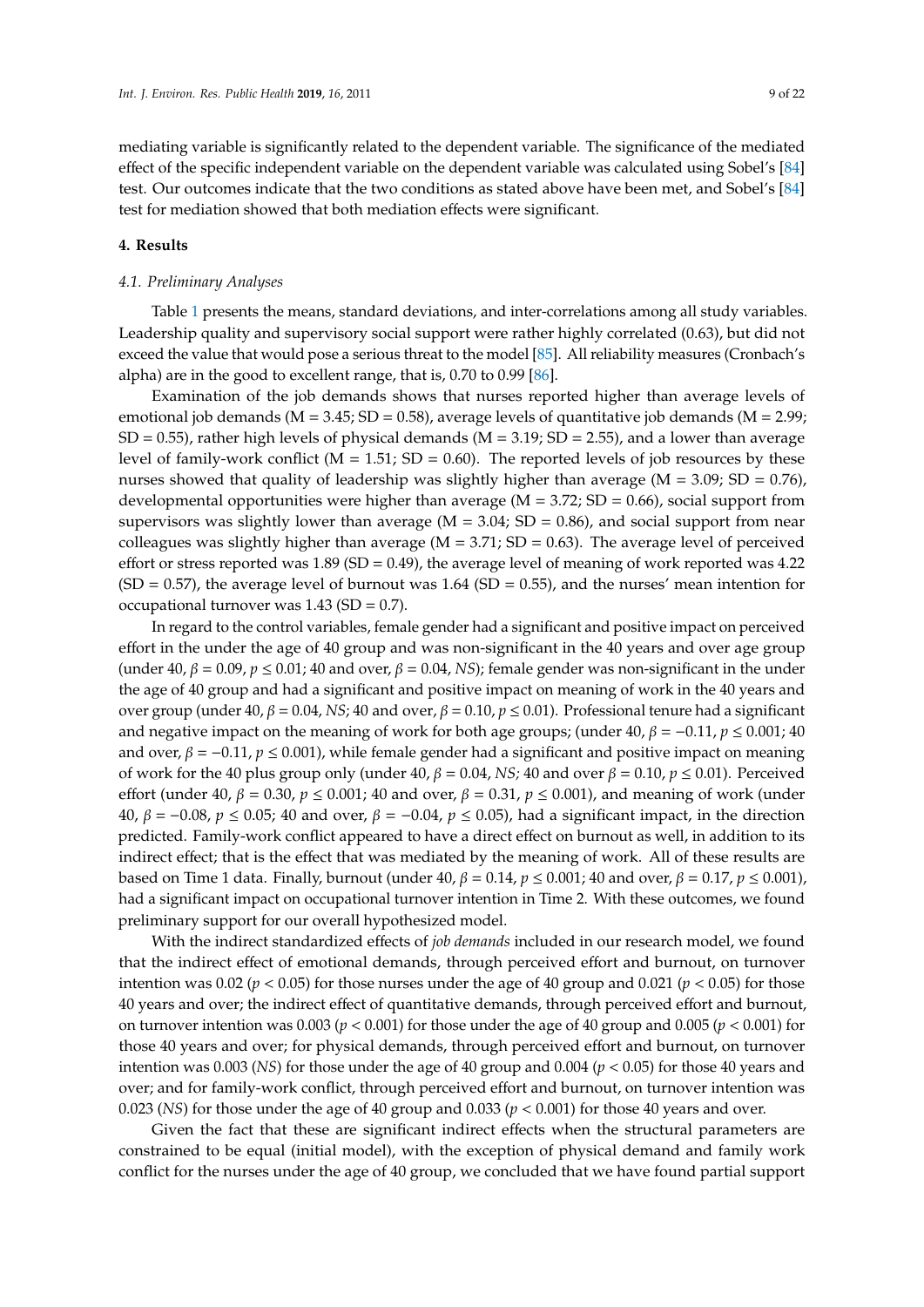for the assumption that perceived effort and burnout indeed mediate the relationship between the distinguished job demand variables and occupational turnover intention (Hypothesis 1).

In regard to the *job resources*included in our research model, we found that the indirect standardized effect of quality of leadership, through meaning of work and burnout, on turnover intention was 0.0003 (*NS*) for those nurses under the age of 40 group and  $-0.001$  ( $p < 0.05$ ) for those 40 years and over; for developmental opportunities, through meaning of work and burnout, on turnover intention was −0.005 (*p* < 0.001) for those under the age of 40 group and −0.002 (*p* < 0.001) for those 40 years and over; for social support from supervisor, through meaning of work and burnout, on turnover intention was −0.001 (*p* < 0.05) for those under the age of 40 group and −0.001 (*NS*) for those 40 years and over; and for social support from near colleagues, through meaning of work and burnout, on turnover intention was −0.001 (*p* < 0.001) for those under the age of 40 group and −0.0005 (*NS*) for those 40 years and over.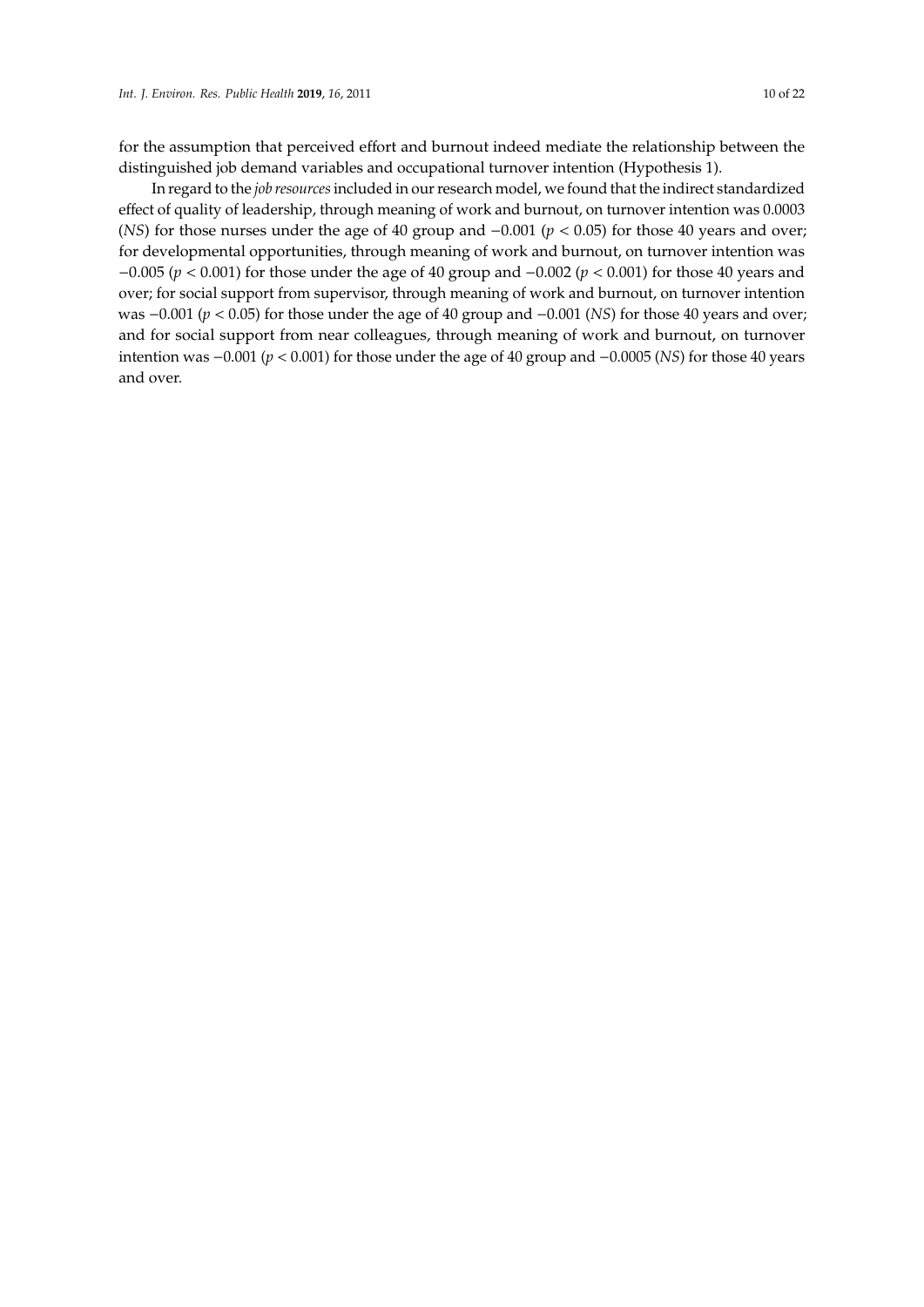|    | Variable                    | М     | <b>SD</b> |           |            | 3          | 4         | ь         | <sub>6</sub> | 7         | 8         | 9         | 10        | 11       | 12       | 13        | 14        | 15   |
|----|-----------------------------|-------|-----------|-----------|------------|------------|-----------|-----------|--------------|-----------|-----------|-----------|-----------|----------|----------|-----------|-----------|------|
|    | female                      | 94.44 | 0.23      |           |            |            |           |           |              |           |           |           |           |          |          |           |           |      |
|    | Tenure in the profession    | 13.62 | 8.57      | 0.01      |            |            |           |           |              |           |           |           |           |          |          |           |           |      |
| 3  | age                         | 39.80 | 9.68      | 0.02      | $0.74**$   |            |           |           |              |           |           |           |           |          |          |           |           |      |
| 4  | Emotional demands           | 3.45  | 0.58      | $-0.15**$ | 0.02       | $-0.01$ ** | 0.70      |           |              |           |           |           |           |          |          |           |           |      |
| 5  | Ouantitative demands        | 2.99  | 0.55      | 0.55      | 0.03       | $-0.06*$   | $0.28**$  | 0.70      |              |           |           |           |           |          |          |           |           |      |
| 6  | Physical demands            | 3.19  | 2.55      | 0.02      | $-0.16**$  | $-0.30**$  | $0.27**$  | $0.31**$  | 0.87         |           |           |           |           |          |          |           |           |      |
|    | Family-work conflict        | 1.51  | 0.60      | $-0.04$   | $-0.05$    | $-0.11$ ** | 0.03      | $0.14**$  | 0.06         | 0.85      |           |           |           |          |          |           |           |      |
| 8  | Quality of leadership       | 3.09  | 0.76      | 0.05      | $-0.05$    | $-0.03$    | $-0.01$   | $-0.15**$ | $-0.05$      | $-0.08**$ | 0.87      |           |           |          |          |           |           |      |
| 9  | Developmental opportunities | 3.72  | 0.66      | $-0.04$   | $-0.07*$   | $-0.19**$  | $0.21**$  | $0.12**$  | $0.08**$     | $-0.01$   | $0.22**$  | 0.75      |           |          |          |           |           |      |
| 10 | Social support; supervisor  | 3.04  | 0.86      | 0.00      | $-0.06*$   | $-0.04$    | 0.00      | $-0.12**$ | $-0.00$      | $-0.05$   | $0.63**$  | $0.20**$  | 0.84      |          |          |           |           |      |
| 11 | Social support; colleagues  | 3.71  | 0.63      | $-0.01$   | $-0.13$ ** | $-0.27**$  | $0.14**$  | $0.06*$   | $0.16**$     | $-0.02$   | $0.13**$  | $0.29**$  | $0.20**$  | 0.77     |          |           |           |      |
| 12 | Perceived effort            | 1.89  | 0.49      | $-0.07*$  | $-0.01$    | $-0.11**$  | $0.23$ ** | $0.53**$  | $0.26**$     | $0.16**$  | $-0.12**$ | $0.12**$  | $0.11**$  | 0.03     | 0.85     |           |           |      |
| 13 | Meaning of work             | 4.22  | 0.57      | 0.06      | $-0.11**$  | $-0.10**$  | $0.06*$   | 0.04      | 0.05         | $-0.05$   | $0.24$ ** | $0.45**$  | $0.24$ ** | $0.21**$ | 0.00     | 0.81      |           |      |
| 14 | Burnout                     | 1.64  | 0.55      | 0.00      | $-0.08**$  | $-0.15**$  | $0.11**$  | $0.23$ ** | $0.09**$     | $0.21**$  | $0.11**$  | 0.02      | $-0.07*$  | 0.00     | $0.34**$ | $-0.63**$ | 0.83      |      |
| 15 | Occupational turnover       | 1.43  | 0.70      | $-0.08*$  | $-0.01$    | $-0.06$ ** | 0.02      | $0.06*$   | $-0.00$      | $0.10**$  | $0.14**$  | $-0.09**$ | $-0.10**$ | 0.02     | $0.06**$ | $-0.19**$ | $-0.16**$ | 0.85 |

Table 1. Means, Standard Deviations, Reliability Coefficients (Cronbach's alpha; on the diagonal), and Correlations Between the Model Variables, *N* = 1187.

<span id="page-10-0"></span>Note. a. \*  $p$  < 0.05, \*\*  $p$  < 0.01, b. Means and standard deviations of binary (0,1) coding for supervisor-subordinate age difference, c. Binary coding for gender (1,2).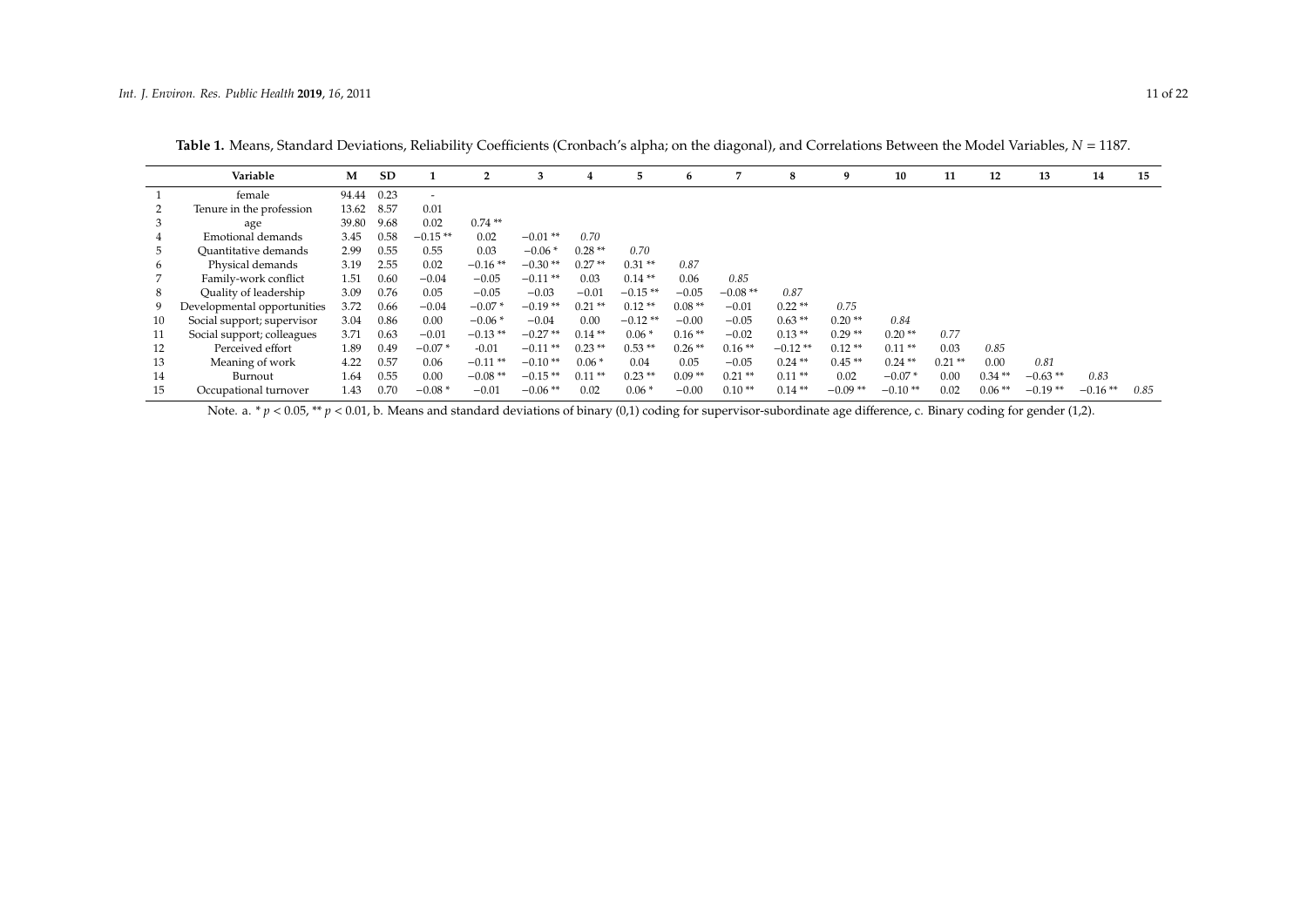Given that these were all significant indirect effects when the structural parameters are constrained to be equal (initial model), we concluded that meaning of work and burnout indeed mediate the relationship between the distinguished job resource variables and occupational turnover intention (Hypothesis 2).

The indirect effect of perceived effort, through burnout, on turnover intention was  $4.83 (p < 0.001)$ and for meaning of work, through burnout, on turnover intention was −2.21 (*p* < 0.05). Therefore, we can conclude that burnout indeed mediates the relationship between perceived effort and meaning of work on turnover intention (Hypotheses 3 and 4).

There are significant differences in the means for some of the determinants of occupational turnover intention between those under the age of 40 and those aged 40 years and over. Table [2](#page-11-0) presents the means of the determinant variables by age group; those differences that are significant will be discussed here. Emotional demands are greater for those under the age of 40 (3.50 vs 3.40; *p* < 0.001) as are physical demands (30.22 vs 20.94; *p* < 0.001) and family work conflict (1.56 vs 1.46; *p* < 0.01). Developmental opportunities are scored higher for those under the age of 40 (3.82 vs 3.63; *p* < 0.001) as is social support from colleagues (3.84 vs 3.60; *p* < 001). Those under the age of 40 reported higher perceived effort (11.53 vs 11.02; *p* < 0.01). Those 40 and over report higher level of burnout (1.71 vs 1.57;  $p < 0.001$ ). Not surprisingly, professional tenure is greater for those in the 40 and over age group, (19.10 vs 7.94; *p* < 0.001). Table [3](#page-11-1) presents the distribution of occupational turnover intention for both age groups. The distribution appears to be significantly different between the two groups;  $F = 6.536$ ; *df* 1, 1185; *p* < 0.01, herewith confirming Hypothesis 5.

<span id="page-11-0"></span>

| Determinants of Occupational<br><b>Turnover Intention</b> | Age $< 40$ | Age > 40 |  |  |
|-----------------------------------------------------------|------------|----------|--|--|
| Emotional demands ***                                     | 3.50       | 3.40     |  |  |
| Quantitative demands                                      | 3.00       | 2.97     |  |  |
| Physical demands ***                                      | 30.22      | 20.94    |  |  |
| Family-work conflict **                                   | 1.56       | 1.46     |  |  |
| Quality of leadership                                     | 3.10       | 3.07     |  |  |
| Developmental opportunities ***                           | 3.82       | 3.63     |  |  |
| Social support, from supervisor                           | 3.08       | 3.00     |  |  |
| Social support, from colleagues **                        | 3.84       | 3.60     |  |  |
| Perceived effort **                                       | 11.53      | 11.02    |  |  |
| Meaning of work                                           | 4.25       | 4.19     |  |  |
| Burnout <sup>***</sup>                                    | 1.57       | 1.71     |  |  |
| Gender                                                    | 94.00%     | 94.87%   |  |  |
| Professional tenure ***                                   | 7.94       | 19.10    |  |  |
| Occupational turnover intention                           | 1.46       | 1.40     |  |  |
| ** $p < 0.01$ , *** $p < 0.001$ .                         |            |          |  |  |

**Table 2.** Means and Significant Differences by Age Group.

**Table 3.** Occupational Turnover Intention Distribution.

<span id="page-11-1"></span>

| How often have you thought about<br>giving up nursing completely? | Less than 40;<br>Age in years | 40 and over;<br>Age in years |  |  |
|-------------------------------------------------------------------|-------------------------------|------------------------------|--|--|
| Never                                                             | 63.45%                        | 69.38%                       |  |  |
| Several times per year                                            | 29.14%                        | 23.88%                       |  |  |
| Several times per month                                           | 5.69%                         | 4.15%                        |  |  |
| Several times per week                                            | 1.38%                         | 2.08%                        |  |  |
| Every day                                                         | $0.34\%$                      | $0.52\%$                     |  |  |

F = 6.536; *df* 1, 1185; *p* < 0.01.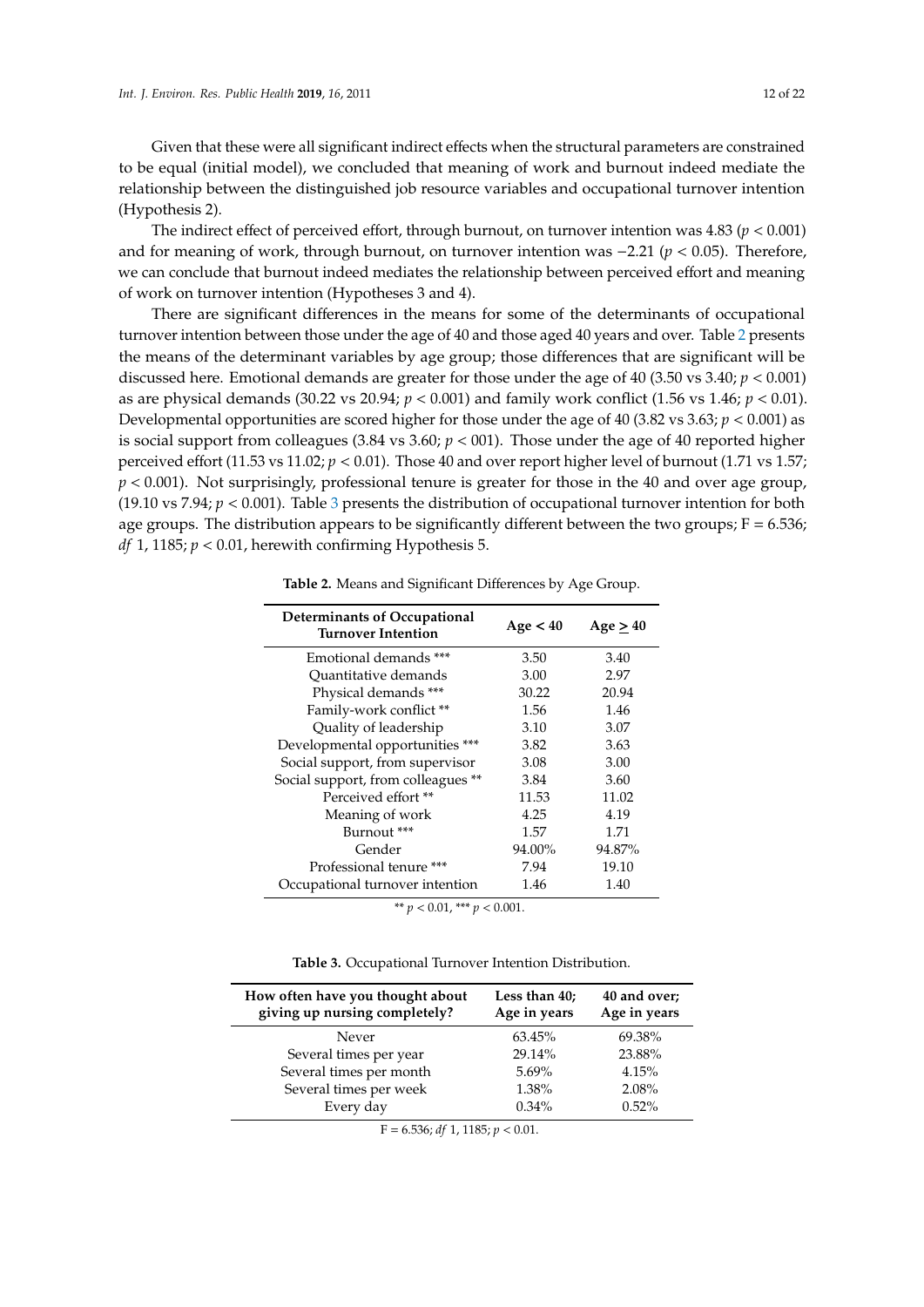### *4.2. Model Fit and Hypotheses' Tests*

In order to test Hypothesis 6 regarding the moderating effects of age, we conducted multi-group Structural Equation Modelling (SEM) analysis in AMOS as follows.<br>
The model multi-group of a generation of a generation of a generation of a generation of a generation of a ge

Step 1: estimated the unconstrained model where all structural paths were allowed to be different for the two age groups.  $\blacksquare$ 

Step 2: compared the fit of the unconstrained model with the fit of the model that constrained all structural relationships to be equivalent.  $\overline{\phantom{a}}$ 

The outcomes of our hypotheses' tests indicate that, without constraining any of the structural paths when estimating the parameters, provided a satisfactory fit to the data,  $\chi^2 = 232.09$ ,  $df = 108$ ,  $CFI = 0.95$ , RMSEA =  $0.030$ , IFI =  $0.95$ , TLI =  $0.92$ ; see Table [4.](#page-12-0) Additionally, Table [4](#page-12-0) shows that with each additional constraint applied to the model, the fit of the model deteriorates significantly. Constraining the structural paths in Step 2 resulted in  $\chi^2 = 13.82$ , df = 108, CFI = 0.95, RMSEA = 0.031, IFI = 0.95, TLI = 0.91; these differences are significant at  $p < 0.001$ . This deterioration of results indicates that the best fit will be required if to apply no constraints to the model; i.e., standardized estimates separately for each age group (see Figure [1\)](#page-12-1). age group (see Figure 1).  $\frac{1}{2}$  resulted in Step 2 resulted in  $\chi = 13.82$ , dr = 100, CFI = 0.95, RMSEA = 0.031, IFI = 0.95, TLI = 0.95, TLI = 0.95, TLI = 0.95, TLI = 0.95, TLI = 0.95, TLI = 0.95, TLI = 0.95, TLI = 0.95, TLI = 0.95, TLI = 0.95

<span id="page-12-1"></span>

**Figure 1.** Nursing Sector-Specific Model on Occupational Turnover Intention for younger versus older **Figure 1.** Nursing Sector-Specific Model on Occupational Turnover Intention for younger versus older nurses; standardized estimates. nurses; standardized estimates.

<span id="page-12-0"></span>

| Model                  | $x^2$   | df  | CFI  | <b>RMSEA</b> | IFI  | TLI  | $\Delta x^2$ | $\Delta df$ |
|------------------------|---------|-----|------|--------------|------|------|--------------|-------------|
| Unconstrained          | 232.09  | 108 | 0.95 | 0.030        | 0.95 | 0.92 |              |             |
| Structural weights     | 245.91  | 123 | 0.95 | 0.031        | 0.95 | 0.91 | $13.82***$   | 15          |
| Structural intercepts  | 272.87  | 127 | 0.94 | 0.031        | 0.94 | 0.91 | $40.78***$   | 19          |
| Structural means       | 965.61  | 137 | 0.64 | 0.071        | 0.64 | 0.52 | 733.52 ***   | 29          |
| Structural covariances | 1199.94 | 169 | 0.55 | 0.072        | 0.55 | 0.51 | $967.85***$  | 61          |
| Structural residuals   | 1205 27 | 173 | 0.55 | 0.071        | 0.55 | 0.52 | $973.17***$  | 65          |

**Table 4.** Goodness-of-fit Indices for Alternative Models.

\*\*\* *p* < 0.001.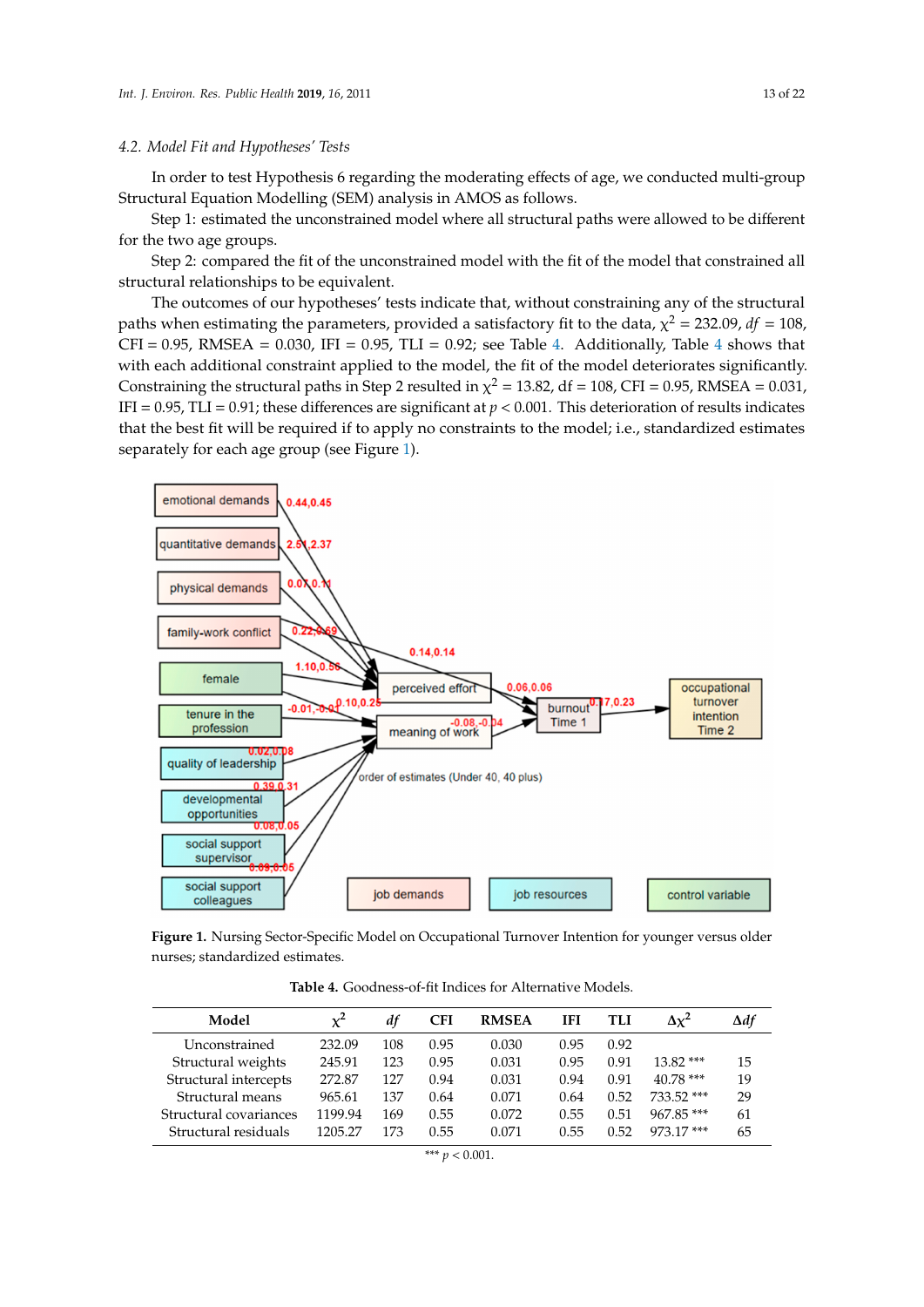Therefore, we report the estimates of the two age groups separately, as seen in Table [5.](#page-14-0) Numerous determinants of occupational turnover intention differ significantly as regards their impact for nurses under 40 and for nurses from the 40 and over age group.

As Table [5](#page-14-0) shows, with a few exceptions, the path coefficients were significant at a minimum of  $p \le 0.05$ , herewith supporting our overall hypothesized model. The mediating effects of burnout, in the relationships between perceived effort and work meaning, respectively, as the determinants, and with occupational turnover intention as the outcome variable, were significant; for perceived effort at  $p < 0.001$  and for work meaning at  $p < 0.05$ .

The determinants of perceived effort that were similar for both age groups are emotional demands (under 40,  $\beta = 0.08$ ,  $p \le 0.05$ ; 40 and over,  $\beta = 0.09$ ,  $p \le 0.05$ ) and quantitative demands (under 40,  $\beta$  = 0.49,  $p \le 0.001$ ; 40 and over,  $\beta$  = 0.44,  $p \le 0.001$ ). The remaining determinants were dissimilar in terms of whether or not they are significant; physical demands (under 40, β = 0.06, *non-significant (NS)*; 40 and over,  $\beta = 0.09$ ,  $p \le 0.05$ ), and family-work conflict (under 40,  $\beta = 0.05$ , *NS*; 40 and over,  $\beta = 0.14$ ,  $p \le 0.001$ ), had a significant impact on perceived effort.

The determinant of meaning of work that was similar between the two groups comprises development opportunities (under 40,  $\beta = 0.43$ ,  $p \le 0.001$ ; 40 and over,  $\beta = 0.37$ ,  $p \le 0.001$ ). The remaining determinants of meaning of work were dissimilar; leadership quality (under 40, β = 0.03, *NS*; 40 and over,  $β = 0.10$ ,  $p \le 0.05$ ), social support from one's supervisor (under 40,  $β = 0.08$ ,  $p \le 0.05$ ; 40 and over,  $β = 0.06$ , *NS*), and social support from near colleagues (under 40,  $β = 0.13$ ,  $p ≤ 0.001$ ; 40 and over,  $\beta = 0.05$ , *NS*).

Significant differences were observed between the nurses under 40 years old and the 40 and over age groups in each stage of our model; the standardized estimates are used in all of the following discussion of the specific results. These results clearly indicate differences between the under 40 and 40 and over age groups in terms of the importance of factors determining occupational turnover intention; herewith supporting Hypothesis 6. The most striking differences are in those variables that are significant determinants for one of the two distinguished age groups and non-significant for the other age group (refer to Table [5\)](#page-14-0). For example, physical demands and family-work conflict are significant in determining perceived effort for those 40 and over, but have no impact for those nurses under 40, while gender (female) has a significant, positive impact on perceived effort, yet only for those under the age of 40. Meaning of work is determined by developmental opportunities, social support from supervisor and social from colleagues for those under 40, but only by leadership quality and developmental opportunities for those aged 40 and over.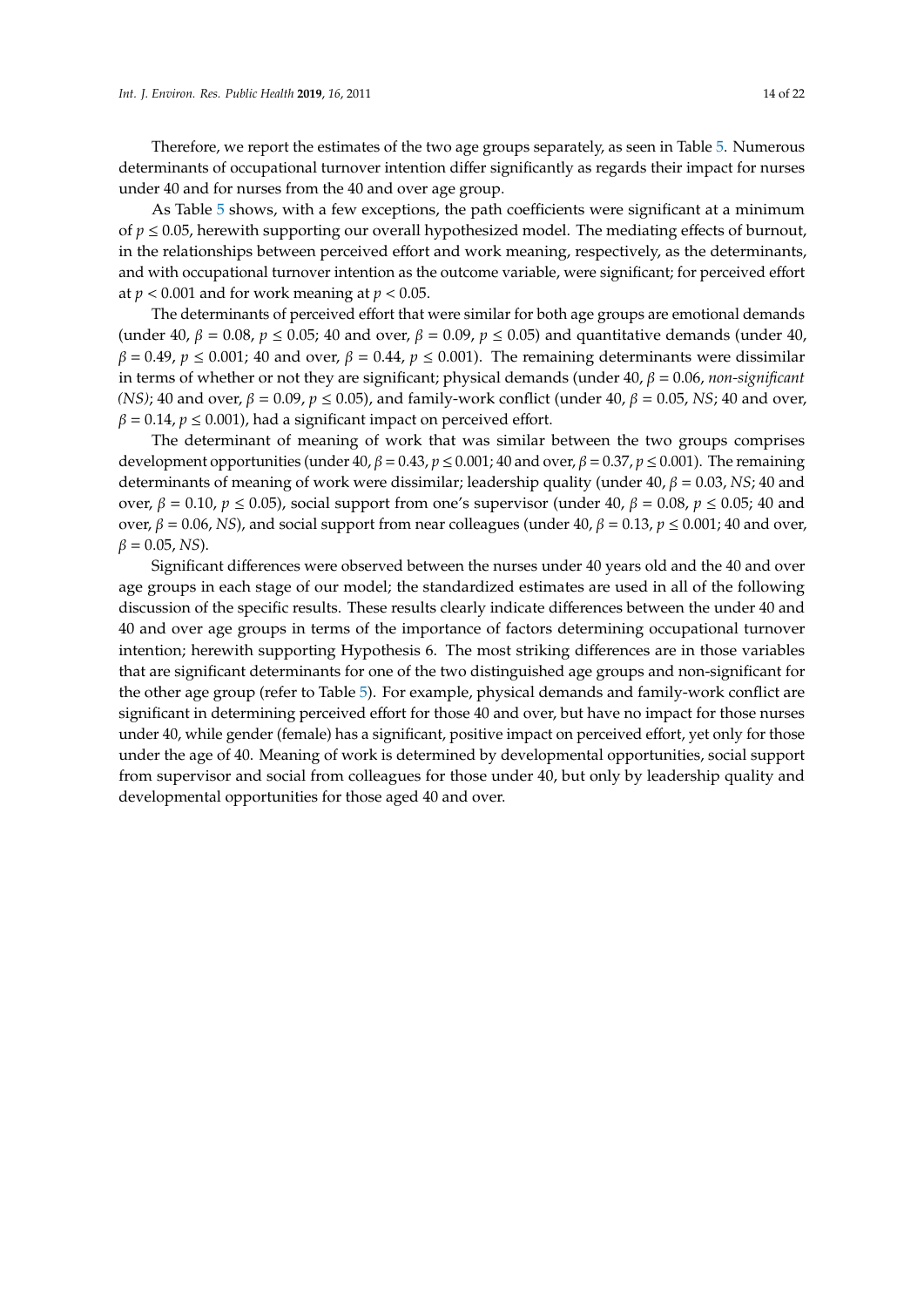<span id="page-14-0"></span>

| Determinants of<br>Occupational |                  | <b>Perceived Effort</b> |                         | <b>Meaning of Work</b>  |                  | <b>Burnout</b>   | Occupational Turnover Intention |                  |  |
|---------------------------------|------------------|-------------------------|-------------------------|-------------------------|------------------|------------------|---------------------------------|------------------|--|
| Turnover Intention              | Under 40         | 40 plus                 | Under 40                | 40 plus                 | Under 40         | 40 plus          | Under 40                        | 40 plus          |  |
| Emotional demands               | $0.44(0.08)$ *   | $0.45(0.09)$ *          |                         |                         |                  |                  |                                 |                  |  |
| Quantitative demands            | $2.51(0.49)$ *** | $2.37(0.44)$ ***        |                         |                         |                  |                  |                                 |                  |  |
| Physical demands                | 0.07(0.06)       | $0.11(0.09)$ *          |                         |                         |                  |                  |                                 |                  |  |
| Family-work conflict            | 0.22(0.05)       | $0.69(0.14)$ ***        |                         |                         | $0.14(0.15)$ *** | $0.14(0.15)$ *** |                                 |                  |  |
| Quality of leadership           |                  |                         | 0.02(0.03)              | $0.08(0.10)$ *          |                  |                  |                                 |                  |  |
| Developmental                   |                  |                         | $0.39(0.43)$ ***        | $0.31(0.37)$ ***        |                  |                  |                                 |                  |  |
| opportunities                   |                  |                         |                         |                         |                  |                  |                                 |                  |  |
| Social support                  |                  |                         | $0.08(0.08)$ *          | 0.05(0.06)              |                  |                  |                                 |                  |  |
| from supervisor                 |                  |                         |                         |                         |                  |                  |                                 |                  |  |
| Social support                  |                  |                         | $0.09(0.13)$ ***        | 0.05(0.08)              |                  |                  |                                 |                  |  |
| from colleagues                 |                  |                         |                         |                         |                  |                  |                                 |                  |  |
| Perceived effort                |                  |                         |                         |                         | $0.06(0.30)$ *** | $0.06(0.31)$ *** |                                 |                  |  |
| Meaning of work                 |                  |                         |                         |                         | $-0.08(-0.08)$ * | $-0.04(-0.04)$ * |                                 |                  |  |
| Burnout                         |                  |                         |                         |                         |                  |                  | $0.17(0.14)$ ***                | $0.23(0.17)$ *** |  |
| Gender                          | $1.10(0.09)$ **  | 0.56(0.04)              | 0.10(0.04)              | $0.25(0.10)$ **         |                  |                  |                                 |                  |  |
| Professional tenure             |                  |                         | $-0.01$ ( $-0.11$ ) *** | $-0.01$ ( $-0.11$ ) *** |                  |                  |                                 |                  |  |

**Table 5.** Estimated Regression Coefficients from the Structural Model for Each Age Group (standardized coefficients in brackets).

 $* p < 0.05, ** p < 0.01, *** p < 0.001.$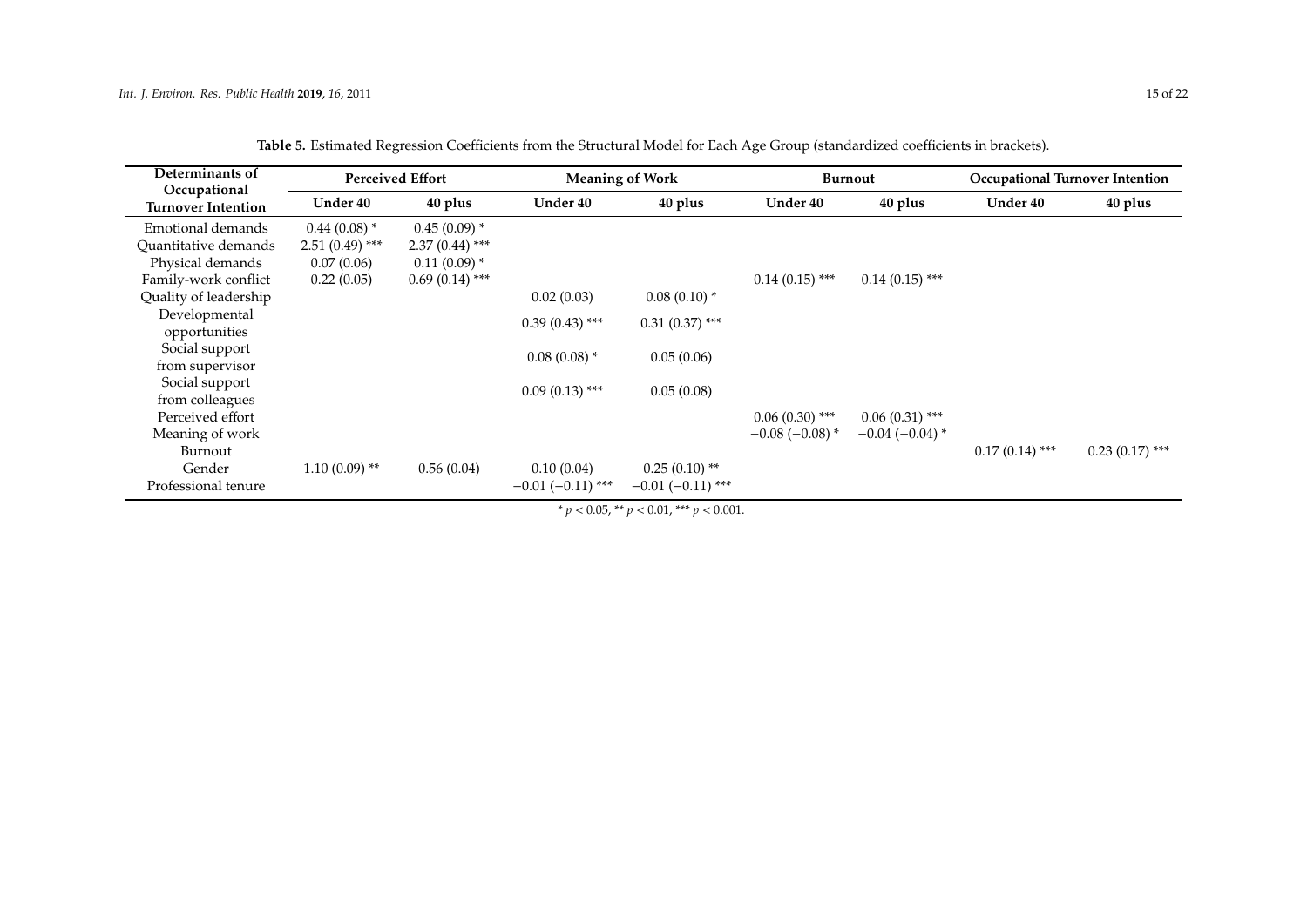## **5. Discussion**

The most important findings in this study can be summarized as follows. In line with our expectations, burnout symptoms appear to be predicted by perceived effort, which significantly increased burnout, while work meaning significantly decreased burnout. Nurses' turnover intentions were predicted by burnout symptoms; an increase in burnout resulted in a significant increase in the intention to leave the nursing profession. In particular, the impact of perceived effort and meaning of work on burnout are not equivalent, and in opposite directions.

As perceived effort is significantly predicted by nurses' job demands, while meaning of work is predicted by their available job resources, it is important for health care management to carefully consider the possible impact of these factors at the workplace. That is to say, from the specific outcomes of our study, we suggest that while increasing job resources may be effective to protect nurses' well-being, the far greater impact would result from decreasing those job demands that increase perceived effort. A closer examination of the impact of the job demands on perceived effort reveals that quantitative demands have a far greater impact on perceived effort than any other job demand included in our study. Examination of the standardized coefficients shows outcomes of 0.08, 0.09 (under 40, 40 and over) for emotional demands, 0.49, 0.44 for quantitative demands, 0.06, 0.09 for physical demands, and 0.05, 0.14 for family-work conflict. These outcomes indicate that quantitative demands have an impact that is approximately four times higher than any other of the job demands on perceived effort.

As far as the investigated job resources are concerned, we have found that developmental opportunities (0.43, 0.37) had a far greater impact than the other job resources, followed by social support from one's colleagues (0.13, 0.08). The remaining coefficients show outcomes of 0.03, 0.10 for quality of leadership, 0.43, 0.37 for developmental opportunities, 0.08, 0.06 for social support from one's supervisor, and 0.13, 0.08 for social support from one's colleagues. Developmental opportunities had an impact being four times higher than any other of the job resources on perceived meaning of work.

The outcomes of our study shed more light on possible measures health care management can take to prevent occupational turnover. The majority of previous research in this scholarly field has focused on job turnover [\[12](#page-17-9)[,87\]](#page-20-18), while leaving the profession completely is a much more serious threat for societies and countries given the negative impact on the overall supply of nurses [\[1,](#page-17-0)[88,](#page-20-19)[89\]](#page-20-20). Our research provides valuable empirical insight into important reasons for leaving the nursing profession. Specifically, we have shown that, on the one hand, quantitative demands increase perceived effort the most, while, on the other hand, developmental opportunities increase work meaning the most. In turn, perceived effort in particular and work meaning, albeit it to a lesser extent, are associated with burnout levels, respectively in a positive and a negative way. Our results suggest that the greatest impact in terms of preventing occupational turnover intention may come from efforts from management and other stakeholders in health care institutions that are directed explicitly to reduce the quantitative demands on nurses.

Additionally, our outcomes demonstrate that it is necessary to group nurses by age category to obtain accurate and generalizable results regarding the determinants of occupational turnover intention. These are necessary in creating meaningful management interventions.

# *Limitations of this Study and Recommendations for Future Research*

As we have used self-report measures for all model variables, a common-method bias might exist [\[90\]](#page-20-21). In order to increase the validity of the outcomes, nurses' self-assessments and supervisor assessments might be combined in future research. Another limitation of our study is that the results should be viewed in light of the data having been collected in the health care industry only, and from one profession, i.e., nursing. This may cast some doubt on the suitability of generalization to other professions or industry sectors. Nevertheless, as our results are in line with the theory and the pattern of relationships as assumed, we think they are noteworthy and provide challenges for future research.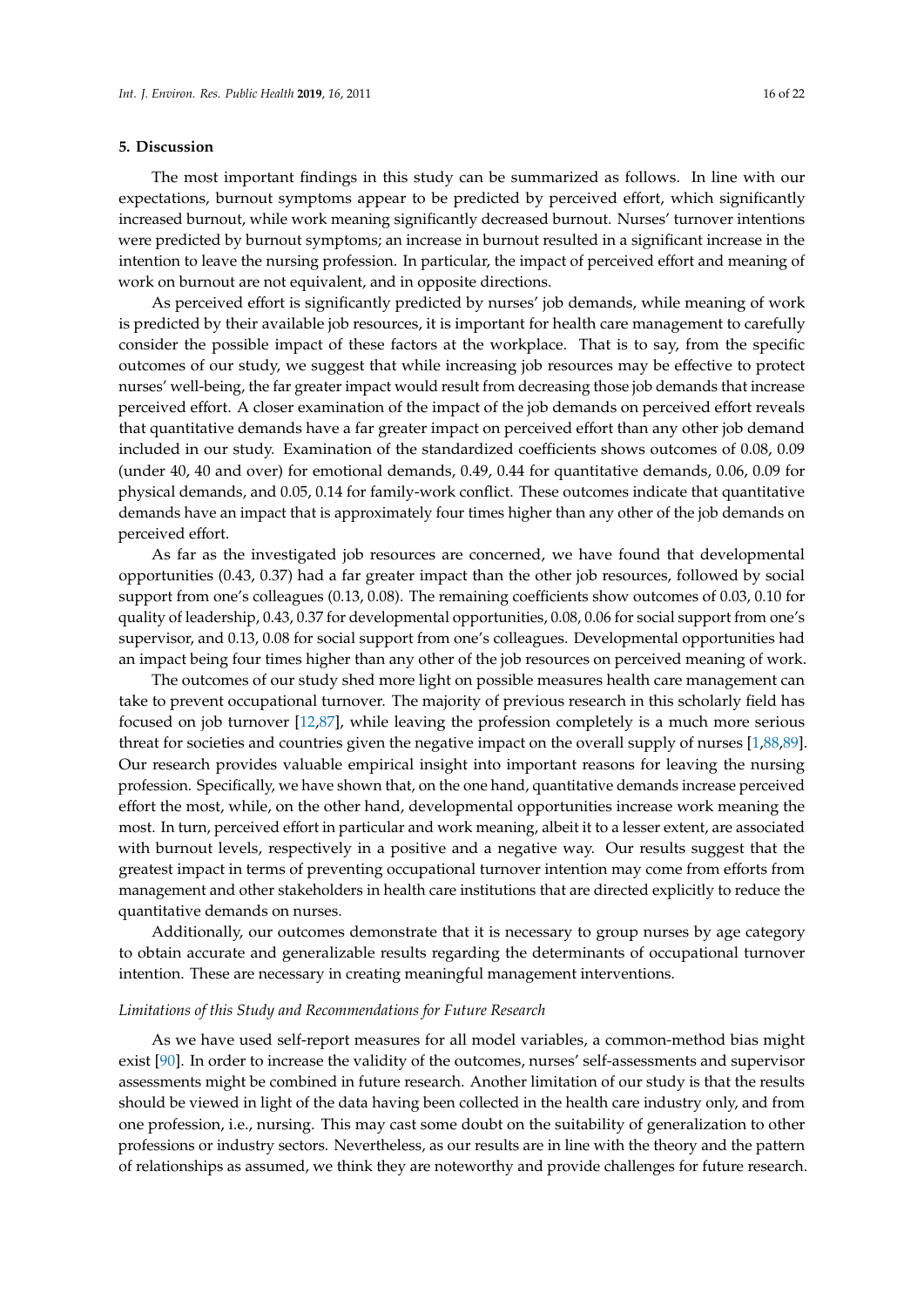Moreover, we have focused on nurses' intention to leave the profession instead of actual turnover behavior. There are theoretical and practical reasons for studying intention rather than behavior. Previous turnover research [\[91](#page-21-0)[–93\]](#page-21-1) reported that turnover intention is a stronger predictor of actual turnover than other variables [\[94\]](#page-21-2). Furthermore, using intention to leave the profession as an indicator

overcomes the fact that actual turnover is a low base rate event. For organizations, occupational turnover intention may be interpreted to be a highly useful variable, even more so than actual leave. After all, if health care organizations are aware of a high prevalence of occupational turnover intention, they may still take action in order to retain the nurses. Still, future research is needed to establish the predictive validity of our overall hypothesized model for actual occupational turnover.

#### **6. Conclusions**

From an individual, organizational, and social perspective; there is a critical need to better understand why so many nurses develop an intention to leave their profession. Our findings reveal that the largest decrease in burnout, and the resulting occupational turnover intention, will be obtained by diminishing nurses' job demands and increasing their job resources. Head nurses have a major responsibility to protect nurses' employability; they should, on a daily basis, provide high-quality leadership, safeguard ample opportunities for career development, and provide strong social support to cope with all stressors at the workplace. Unfortunately, head nurses' leadership quality can vary substantially; many who are promoted to the position of head nurse are not carefully screened regarding their leadership competencies and previous experience in managing people. Therefore, it is imperative that line management in health care organizations have sufficient training that enables them to discuss important HRM issues with colleagues who have specific expertise in this field.

Managers in health care settings that do not provide satisfactory job resources and other forms of (career) support to help nursing employees cope with ever-increasing job demands, and that fail to determine their lack of resources—will experience growing levels of burnout among their staff, which may result in premature departure. If the lack of resources is only slight, job satisfaction and morale are reduced. A more serious lack of job resources will result in increased turnover intentions, due to increased levels of burnout. Moreover, it is important for health care institutions to prioritize finding ways to increase the opportunities to obtain social support for all staff members. Social support could be improved, for example, by creating social networks. In addition, head nurses can develop an atmosphere in which staff members are encouraged to identify stress factors within the work environment, and wherein it is possible to learn from mistakes.

Employees working in nursing roles are exposed to emotional involvement, stress, work constraints, and role uncertainty, making the need to talk things through with colleagues and supervisors an important job resource. When it comes to situations of psychological stress, colleagues appear to be the most important source of support, particularly when institutionally that kind of support is lacking [\[95\]](#page-21-3). Hospitals and other health care organizations that employ nurses are not without options to proactively address increased nurse turnover. Our findings show that the organizational or management interventions that will have the greatest impact in preventing increased turnover are two-fold: one should reduce the quantitative demands on nurses and one should increase the developmental opportunities available to provide them support. These two findings apply to both younger and older nurses, so implementing management interventions for them should be prioritized.

**Author Contributions:** Conceptualization, B.V.d.H. and C.B.M.; Data curation, B.V.d.H. and C.B.M.; Formal analysis, B.V.d.H. and C.B.M.; Investigation, B.V.d.H. and C.B.M.; Methodology, B.V.d.H. and C.B.M.; Project administration, B.V.d.H.; Writing—original draft, B.V.d.H.; Writing—review & editing, B.V.d.H., C.B.M. and Y.X.

**Funding:** This research was funded by the European Commission; NEXT study, QLK6-CT-2001-00475.

**Conflicts of Interest:** The authors declare no conflict of interest. The funders had no role in the design of the study; in the collection, analyses, or interpretation of data; in the writing of the manuscript, or in the decision to publish the results.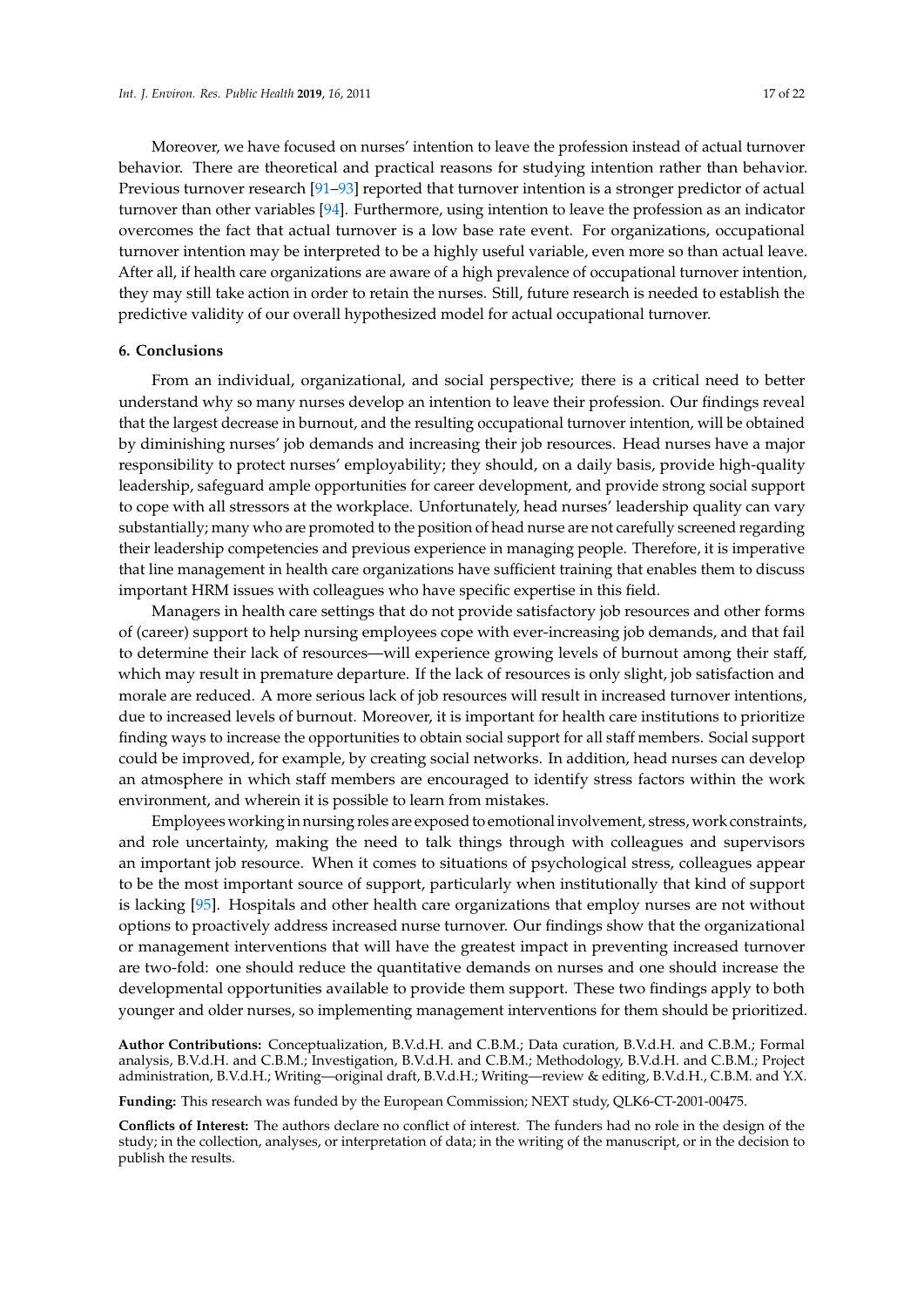# **References**

- <span id="page-17-0"></span>1. Aiken, L.H.; Clarke, S.P.; Sloane, D.M.; Sochalski, J.; Silber, J.H. Hospital nurse staffing and patient mortality, nurse burnout, and job dissatisfaction. *J. Am. Med. Assoc.* **2002**, *288*, 1987–1994. [\[CrossRef\]](http://dx.doi.org/10.1001/jama.288.16.1987)
- 2. Aiken, L.H.; Sermeus, W.; Van den Heede, K.; Sloane, D.M.; Busse, R.; McKee, M.; Bruyneel, L.; Rafferty, A.M.; Griffiths, P.; Moreno-Casbas, M.T.; et al. Patient safety, satisfaction, and quality of hospital care: Cross sectional surveys of nurses and patients in 12 countries in Europe and the United States. *BMJ Br. Med. J.* **2012**, *344*, e1717. [\[CrossRef\]](http://dx.doi.org/10.1136/bmj.e1717) [\[PubMed\]](http://www.ncbi.nlm.nih.gov/pubmed/22434089)
- 3. Carter, M.R.; Tourangeau, A.E. Staying in nursing: What factors determine whether nurses intend to remain employed? *J. Adv. Nurs.* **2012**, *68*, 1589–1600. [\[CrossRef\]](http://dx.doi.org/10.1111/j.1365-2648.2012.05973.x) [\[PubMed\]](http://www.ncbi.nlm.nih.gov/pubmed/22458811)
- <span id="page-17-2"></span>4. Hasselhorn, H.; Tackenberg, P.; Mueller, B. (Eds.) *Work Conditions and Intent to Leave the Profession Among Nursing Sta*ff *in Europe*; Report No. 2003: 7; A research project initiated by SALTSA (Joint Program for Working Life Research in Europe) and funded by the by the European Committee (QLK6-CT-2001-00475); National Institute for Working Life: Stockholm, Sweden, 2003.
- <span id="page-17-1"></span>5. Heinen, M.M.; van Achterberg, T.; Schwendimann, R.; Zander, B.; Matthews, A.; Kózka, M.; Ensio, A.; Sjetne, I.S.; Casbas, T.M.; Ball, J.; et al. Nurses' intention to leave their profession: A cross sectional observational study in 10 European countries. *Int. J. Nurs. Stud.* **2013**, *50*, 174–184. [\[CrossRef\]](http://dx.doi.org/10.1016/j.ijnurstu.2012.09.019) [\[PubMed\]](http://www.ncbi.nlm.nih.gov/pubmed/23107005)
- <span id="page-17-3"></span>6. Liu, K.; You, L.M.; Chen, S.X.; Hao, Y.T.; Zhu, X.W.; Zhang, L.F.; Aiken, L.H. The relationship between hospital work environment and nurse outcomes in Guangdong, China: A nurse questionnaire survey. *J. Clin. Nurs.* **2012**, *21*, 1476–1485. [\[CrossRef\]](http://dx.doi.org/10.1111/j.1365-2702.2011.03991.x) [\[PubMed\]](http://www.ncbi.nlm.nih.gov/pubmed/22380003)
- <span id="page-17-4"></span>7. North, N.; Erasmussen, E.; Hughes, F.; Finlayson, M.; Ashton, T.; Campbell, T.; Tomkins, S. Turnover amongst nurses in New Zealand's district health boards: A national survey of nursing turnover and turnover costs. *N. Z. J. Employ. Relat.* **2005**, *30*, 49–62.
- <span id="page-17-5"></span>8. Jones, C.B. The costs of nurse turnover: Part 1: An economic perspective. *J. Nurs. Adm.* **2004**, *34*, 562–570. [\[CrossRef\]](http://dx.doi.org/10.1097/00005110-200412000-00006)
- <span id="page-17-6"></span>9. O'Brien-Pallas, L.; Griffin, P.; Shamian, J.; Buchan, J.; Duffield, C.; Hughes, F.; Laschinger, H.K.; North, N.; Stone, P.W. The impact of nurse turnover on patient, nurse, and system outcomes: A pilot study and focus for a multicenter international study. *Policy Politics Nurs. Pract.* **2006**, *7*, 169–179. [\[CrossRef\]](http://dx.doi.org/10.1177/1527154406291936)
- <span id="page-17-7"></span>10. Bakker, A.B.; Demerouti, E. Job demands–resources theory: Taking stock and looking forward. *J. Occup. Health Psychol.* **2017**, *22*, 273–285. [\[CrossRef\]](http://dx.doi.org/10.1037/ocp0000056)
- <span id="page-17-8"></span>11. Estryn-Béhar, M.; Van der Heijden, B.I.; Oginska, H.; Camerino, D.; Le Nézet, O.; Conway, P.M.; Fry, C.; Hasselhorn, H.M.; The NEXT Study Group. The impact of social work environment, teamwork characteristics, burnout, and personal factors upon intent to leave among European nurses. *Med. Care* **2007**, *45*, 939–950. [\[CrossRef\]](http://dx.doi.org/10.1097/MLR.0b013e31806728d8)
- <span id="page-17-9"></span>12. Van der Heijden, B.I.J.M.; Van Dam, K.; Hasselhorn, H.M. Intention to leave nursing: The importance of interpersonal work context, work-home interference, and job satisfaction beyond the effect of occupational commitment. *Career Dev. Int.* **2009**, *14*, 616–635. [\[CrossRef\]](http://dx.doi.org/10.1108/13620430911005681)
- <span id="page-17-10"></span>13. Cowden, T.L.; Cummings, G.G. Testing a theoretical model of clinical nurses' intent to stay. *Health Care Manag. Rev.* **2015**, *40*, 169–181. [\[CrossRef\]](http://dx.doi.org/10.1097/HMR.0000000000000008) [\[PubMed\]](http://www.ncbi.nlm.nih.gov/pubmed/24566247)
- <span id="page-17-11"></span>14. Adriaenssens, J.; De Gucht, V.; Maes, S. Determinants and prevalence of burnout in emergency nurses: A systematic review of 25 years of research. *Int. J. Nurs. Stud.* **2015**, *52*, 649–661. [\[CrossRef\]](http://dx.doi.org/10.1016/j.ijnurstu.2014.11.004) [\[PubMed\]](http://www.ncbi.nlm.nih.gov/pubmed/25468279)
- <span id="page-17-12"></span>15. Bakker, A.B.; Demerouti, E.; Euwema, M.C. Job resources buffer the impact of job demands on burnout. *J. Occup. Health Psychol.* **2005**, *10*, 170–180. [\[CrossRef\]](http://dx.doi.org/10.1037/1076-8998.10.2.170) [\[PubMed\]](http://www.ncbi.nlm.nih.gov/pubmed/15826226)
- <span id="page-17-13"></span>16. Bakker, A.B.; Demerouti, E. The Job Demands-Resources model: State of the art. *J. Manag. Psychol.* **2007**, *22*, 309–328. [\[CrossRef\]](http://dx.doi.org/10.1108/02683940710733115)
- <span id="page-17-14"></span>17. Demerouti, E.; Bakker, A.B.; De Jonge, J.; Janssen, P.P.M.; Schaufeli, W.B. Burnout and engagement at work as a function of demands and control. *Scand. J. Work Environ. Health* **2001**, *27*, 279–286. [\[CrossRef\]](http://dx.doi.org/10.5271/sjweh.615) [\[PubMed\]](http://www.ncbi.nlm.nih.gov/pubmed/11560342)
- <span id="page-17-15"></span>18. Estryn-Behar, M.; Kaminski, M.; Peigne, E.; Bonnet, N.; Vaichere, E.; Gozlan, C.; Azoulay, S.; Giorgi, M. Stress at work and mental health status among female hospital workers. *Br. J. Ind. Med.* **1990**, *47*, 20–28. [\[CrossRef\]](http://dx.doi.org/10.1136/oem.47.1.20) [\[PubMed\]](http://www.ncbi.nlm.nih.gov/pubmed/2310704)
- <span id="page-17-16"></span>19. Rudman, A.; Gustavsson, P.; Hultell, D. A prospective study of nurses' intentions to leave the profession during their first five years of practice in Sweden. *Int. J. Nurs. Stud.* **2014**, *51*, 612–624. [\[CrossRef\]](http://dx.doi.org/10.1016/j.ijnurstu.2013.09.012)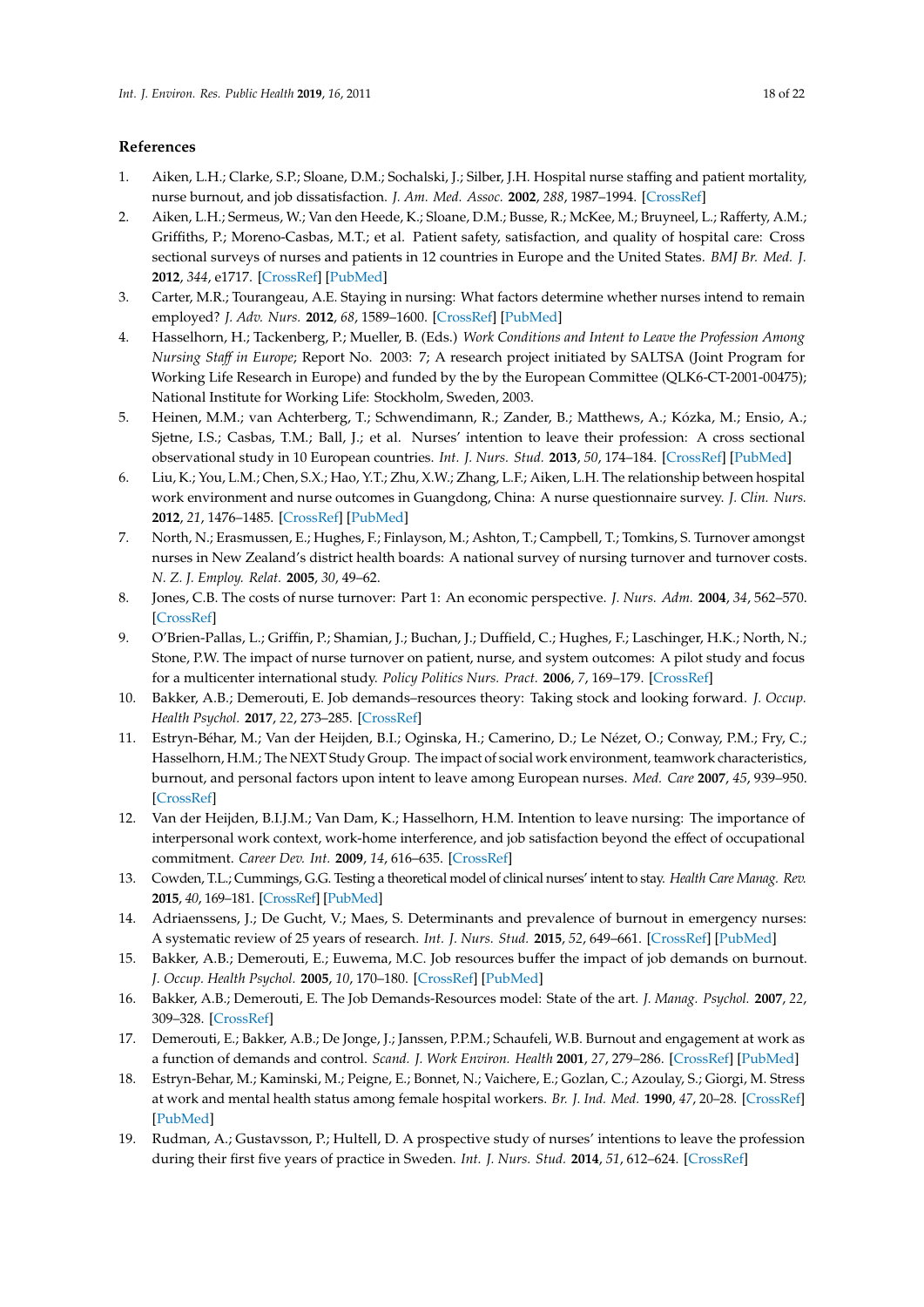- <span id="page-18-0"></span>20. Uğur Gök, A.; Kocaman, G. Reasons for leaving nursing: A study among Turkish nurses. *Contemp. Nurse* **2011**, *39*, 65–74. [\[CrossRef\]](http://dx.doi.org/10.5172/conu.2011.39.1.65)
- <span id="page-18-1"></span>21. Sek, H. Determinants and mechanisms of professional burnout in the model of social cognitive psychology. In *Professional Burnout-Causes, Mechanisms, Prevention*; PWN: Warszawa, Poland, 2000; pp. 83–112. (In Polish)
- <span id="page-18-2"></span>22. Kahn, R.L.; Byosiere, P. Stress in organizations. In *Handbook of Industrial and Organizational Psychology*; Dunnette, M.D., Hough, L.M., Eds.; Consulting Psychologists Press: Palo Alto, CA, USA, 1992; Volume 3, pp. 571–650.
- <span id="page-18-3"></span>23. Van der Heijde, C.M.; Van der Heijden, B.I.J.M. A competence-based and multidimensional operationalization and measurement of employability. *Hum. Resour. Manag. U.S.* **2006**, *45*, 449–476. [\[CrossRef\]](http://dx.doi.org/10.1002/hrm.20119)
- 24. Van der Heijden, B.I.J.M.; De Lange, A.H.; Demerouti, E.; Van der Heijde, C.M. Employability and Career Success Across the Life-Span. Age Effects on the Employability-Career Success Relationship. *J. Vocat. Behav.* **2009**, *74*, 156–164. [\[CrossRef\]](http://dx.doi.org/10.1016/j.jvb.2008.12.009)
- <span id="page-18-4"></span>25. Van der Heijden, B.I.J.M.; Notelaers, G.; Peters, P.; Stoffers, J.; De Lange, A.H.; Froehlich, D.; Van der Heijde, C.M. Development and validation of the short-form employability five-factor instrument. *J. Vocat. Behav.* **2018**, *106*, 236–248. [\[CrossRef\]](http://dx.doi.org/10.1016/j.jvb.2018.02.003)
- <span id="page-18-5"></span>26. Bakker, A.B.; Demerouti, E. Job demands–resources theory. In *Wellbeing: A Complete Reference Guide, Work and Wellbeing*; Chen, P.Y., Cooper, C.L., Eds.; John Wiley & Sons: Hoboken, NJ, USA, 2014; Volume 3, pp. 37–64.
- <span id="page-18-6"></span>27. Tullar, J.M.; Amick, B.C., III; Brewer, S.; Diamond, P.M.; Kelder, S.H.; Mikhail, O. Improve employee engagement to retain your workforce. *Health Care Manag. Rev.* **2016**, *41*, 316–324. [\[CrossRef\]](http://dx.doi.org/10.1097/HMR.0000000000000079) [\[PubMed\]](http://www.ncbi.nlm.nih.gov/pubmed/26207655)
- <span id="page-18-7"></span>28. Deci, E.L.; Ryan, R.M. The general causality orientations scale: Self-determination in personality. *J. Res. Personal.* **1985**, *19*, 109–134. [\[CrossRef\]](http://dx.doi.org/10.1016/0092-6566(85)90023-6)
- <span id="page-18-8"></span>29. Van der Heijden, B.I.J.M.; Peeters, M.C.; Le Blanc, P.M.; Van Breukelen, J.W.M. Job characteristics and experience as predictors of occupational turnover intention and occupational turnover in the European nursing sector. *J. Vocat. Behav.* **2018**, *108*, 108–120. [\[CrossRef\]](http://dx.doi.org/10.1016/j.jvb.2018.06.008)
- <span id="page-18-9"></span>30. Bakker, A.B.; Sanz-Vergel, A.I. Weekly work engagement and flourishing: The role of hindrance and challenge job demands. *J. Vocat. Behav.* **2013**, *83*, 397–409. [\[CrossRef\]](http://dx.doi.org/10.1016/j.jvb.2013.06.008)
- 31. Bakker, A.B.; Van Veldhoven, M.; Xanthopoulou, D. Beyond the demand-control model: Thriving on high job demands and resources. *J. Pers. Psychol.* **2010**, *9*, 3–16. [\[CrossRef\]](http://dx.doi.org/10.1027/1866-5888/a000006)
- <span id="page-18-17"></span>32. Riedl, E.M.; Thomas, J. The moderating role of work pressure on the relationships between emotional demands and tension, exhaustion, and work engagement: An experience sampling study among nurses. *Eur. J. Work Organ. Psychol.* **2019**, *28*, 414–429. [\[CrossRef\]](http://dx.doi.org/10.1080/1359432X.2019.1588251)
- 33. Scanlan, J.N.; Still, M. Relationships between burnout, turnover intention, job satisfaction, job demands and job resources for mental health personnel in an Australian mental health service. *BMC Health Serv. Res.* **2019**, *19*, 62. [\[CrossRef\]](http://dx.doi.org/10.1186/s12913-018-3841-z)
- <span id="page-18-10"></span>34. Van Woerkom, M.; Bakker, A.B.; Nishii, L.H. Accumulative job demands and support for strength use: Fine-tuning the job demands-resources model using conservation of resources theory. *J. Appl. Psychol.* **2016**, *101*, 141–150. [\[CrossRef\]](http://dx.doi.org/10.1037/apl0000033)
- <span id="page-18-11"></span>35. Mullarkey, S.; Wall, T.D.; Warr, P.B.; Clegg, C.W.; Stride, C. *Measures of Job Satisfaction, Mental Health and Job-Related Well-Being: A Bench-Marking Manual*; Institute of Work Psychology: Sheffield, UK, 1999.
- <span id="page-18-12"></span>36. Van der Heijden, B.I.J.M.; Bakker, A.B. Toward a mediation model of employability enhancement: A study of employee-supervisor pairs in the building sector. *Career Dev. Q.* **2011**, *59*, 232–248. [\[CrossRef\]](http://dx.doi.org/10.1002/j.2161-0045.2011.tb00066.x)
- <span id="page-18-18"></span>37. Van der Heijden, B.I.J.M. Organisational influences upon the development of occupational expertise throughout the career. *Int. J. Train. Dev.* **2003**, *7*, 142–165. [\[CrossRef\]](http://dx.doi.org/10.1111/1468-2419.00178)
- <span id="page-18-13"></span>38. Van der Heijden, B.I.J.M.; Gorgievski, M.J.; De Lange, A.H. Learning at the workplace and sustainable employability: A multi-source model moderated by age. *Eur. J. Work Organ. Psychol.* **2016**, *25*, 13–30. [\[CrossRef\]](http://dx.doi.org/10.1080/1359432X.2015.1007130)
- <span id="page-18-14"></span>39. Rothman, R.A.; Perrucci, R. Organizational careers and professional expertise. *Adm. Sci. Q.* **1970**, *15*, 282–293. [\[CrossRef\]](http://dx.doi.org/10.2307/2391617)
- <span id="page-18-15"></span>40. De Jonge, J.; Mulder, M.J.G.P.; Nijhuis, F.J.N. The incorporation of different demand concepts in the Job Demand-Control model: Effects on health care professionals. *Soc. Sci. Med.* **1999**, *48*, 1149–1160. [\[CrossRef\]](http://dx.doi.org/10.1016/S0277-9536(98)00429-8)
- <span id="page-18-16"></span>41. Houkes, I.; Janssen, P.M.; De Jonge, J.; Nijhuis, F.J.N. Specific relationships between work characteristics and intrinsic work motivation, burnout and turnover intention: A multi-sample analysis. *Eur. J. Work Organ. Psychol.* **2001**, *10*, 1–23. [\[CrossRef\]](http://dx.doi.org/10.1080/13594320042000007)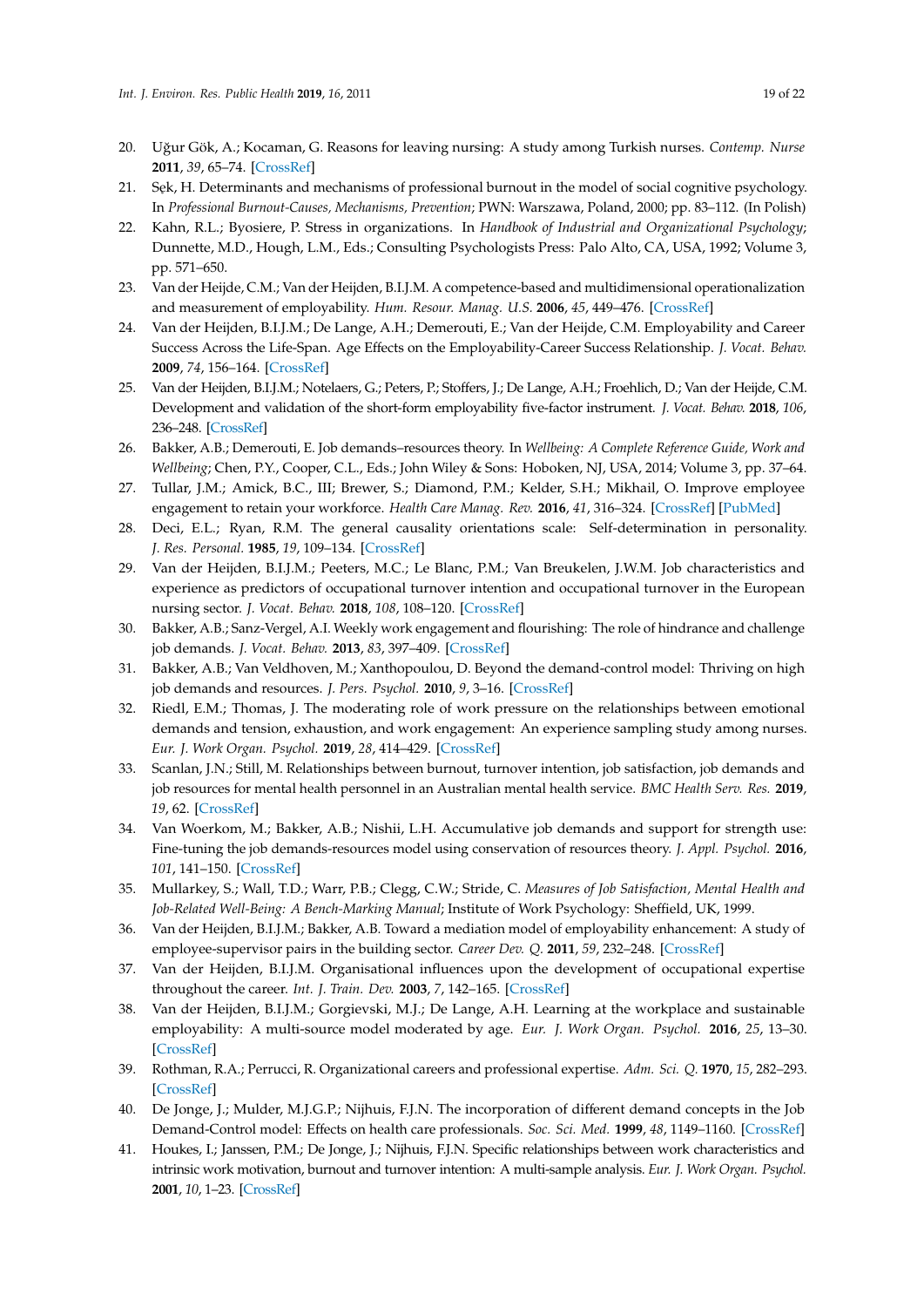- <span id="page-19-0"></span>42. Van der Doef, M.; Maes, S. The job demand-control (-support) model and psychological well-being: A review of 20 years of empirical research. *Work Stress* **1999**, *13*, 87–114. [\[CrossRef\]](http://dx.doi.org/10.1080/026783799296084)
- <span id="page-19-1"></span>43. Rhoades, L.; Eisenberger, R. Perceived organizational support: A review of the literature. *J. Appl. Psychol.* **2002**, *87*, 698–714. [\[CrossRef\]](http://dx.doi.org/10.1037/0021-9010.87.4.698)
- <span id="page-19-2"></span>44. Peterson, S.L. Toward a theoretical model of employee turnover: A human resource development perspective. *Hum. Resour. Dev. Rev.* **2004**, *3*, 151–176. [\[CrossRef\]](http://dx.doi.org/10.1177/1534484304267832)
- <span id="page-19-3"></span>45. Estryn-Behar, M. Work Schedules and Night Work in Health Care. In *Encyclopedia of Occupational Health and Safety*, 4th ed.; International Labor Office: Geneva, Switzerland, 1997; pp. 22–26.
- <span id="page-19-4"></span>46. Stordeur, S.; D'hoore, W.; Vandenberghe, C. Leadership, organizational stress, and emotional exhaustion among nursing hospital staff. *J. Adv. Nurs.* **2001**, *35*, 533–542. [\[CrossRef\]](http://dx.doi.org/10.1046/j.1365-2648.2001.01885.x)
- <span id="page-19-5"></span>47. Lucas, M.; Atwood, J.; Hagaman, R. Replication and validation of anticipated turnover model for urban registered nurses. *Nurs. Res.* **1993**, *42*, 29–35. [\[CrossRef\]](http://dx.doi.org/10.1097/00006199-199301000-00006) [\[PubMed\]](http://www.ncbi.nlm.nih.gov/pubmed/8424064)
- <span id="page-19-6"></span>48. Tett, R.P.; Meyer, J.P. Job satisfaction, organizational commitment, turnover intention, and turnover: Path analyses on meta-analytic findings. *Pers. Psychol.* **1993**, *46*, 259–293. [\[CrossRef\]](http://dx.doi.org/10.1111/j.1744-6570.1993.tb00874.x)
- <span id="page-19-7"></span>49. Cohen, S.; Wills, T.A. Stress, social support, and the buffering hypothesis. *Psychol. Bull.* **1985**, *98*, 310–357. [\[CrossRef\]](http://dx.doi.org/10.1037/0033-2909.98.2.310) [\[PubMed\]](http://www.ncbi.nlm.nih.gov/pubmed/3901065)
- <span id="page-19-8"></span>50. Debray, Q.; Estryn-Behar, M.; Guillibert, E.; Azoulay, S.; Bonnet, N. Travail féminin en milieu hospitalier: Un facteur de dépression: Une étude pilote [Female work in a hospital environment: A factor of depression: A pilot study]. *Psychiatre Psychobiol.* **1988**, *3*, 389–399.
- <span id="page-19-9"></span>51. Hockey, G.R. Cognitive-energetical control mechanisms in the management of work demands and psychological health. In *Attention: Selection, Awareness, and Control*; Baddeley, A., Weiskrantz, L., Eds.; Clarendon Press: Oxford, UK, 1993; pp. 328–345.
- <span id="page-19-10"></span>52. Hobfoll, S.E. Social and psychological resources and adaptation. *Rev. Gen. Psychol.* **2002**, *6*, 307–324. [\[CrossRef\]](http://dx.doi.org/10.1037/1089-2680.6.4.307)
- <span id="page-19-11"></span>53. Halbesleben, J.R.; Neveu, J.P.; Paustian-Underdahl, S.C.; Westman, M. Getting to the "COR" understanding the role of resources in conservation of resources theory. *J. Manag.* **2014**, *40*, 1334–1364.
- <span id="page-19-12"></span>54. Zhang, L.; Fan, C.; Deng, Y.; Lam, C.F.; Hu, E.; Wang, L. Exploring the interpersonal determinants of job embeddedness and voluntary turnover: A conservation of resources perspective. *Hum. Resour. Manag.* **2019**, 1–20. [\[CrossRef\]](http://dx.doi.org/10.1111/1748-8583.12235)
- <span id="page-19-13"></span>55. Kooij, D.; De Lange, A.; Jansen, P.; Dikkers, J. Older workers' motivation to continue to work: Five meanings of age. *J. Manag. Psychol.* **2008**, *23*, 364–394. [\[CrossRef\]](http://dx.doi.org/10.1108/02683940810869015)
- <span id="page-19-14"></span>56. Van der Heijden, B.I.J.M. Interpersonal work context as a possible buffer against age-related stereotyping. *Ageing Soc.* **2018**, *38*, 129–165. [\[CrossRef\]](http://dx.doi.org/10.1017/S0144686X16001148)
- <span id="page-19-15"></span>57. Wright, J.D.; Hamilton, R.F. Work satisfaction and age: Some evidence for the 'job change' hypothesis. *Soc. Forces* **1978**, *56*, 1140–1157.
- <span id="page-19-16"></span>58. Watkins, C.E.; Subich, L.M. Annual review, 1992–1994: Career development, reciprocal work/non-work interaction, and women's workforce anticipation. *J. Vocat. Behav.* **1995**, *47*, 109–163. [\[CrossRef\]](http://dx.doi.org/10.1006/jvbe.1995.1032)
- <span id="page-19-17"></span>59. Edwards, J.R.; Cable, D.M.; Williamson, I.O.; Lambert, L.S.; Shipp, A.J. The phenomenology of fit: Linking the person and environment to the subjective experience of person–environment fit. *J. Appl. Psychol.* **2006**, *91*, 802–827. [\[CrossRef\]](http://dx.doi.org/10.1037/0021-9010.91.4.802) [\[PubMed\]](http://www.ncbi.nlm.nih.gov/pubmed/16834507)
- <span id="page-19-18"></span>60. Castle, N.G.; Degenholtz, H.; Rosen, J. Determinants of staff job satisfaction of caregivers in two nursing homes in Pennsylvania. *BMC Health Serv. Res.* **2006**, *6*, 60. [\[CrossRef\]](http://dx.doi.org/10.1186/1472-6963-6-60) [\[PubMed\]](http://www.ncbi.nlm.nih.gov/pubmed/16723022)
- 61. Chiok Foong Loke, J. Leadership behaviours: Effects on job satisfaction, productivity, and organizational commitment. *J. Nurs. Manag.* **2001**, *9*, 191–204. [\[CrossRef\]](http://dx.doi.org/10.1046/j.1365-2834.2001.00231.x) [\[PubMed\]](http://www.ncbi.nlm.nih.gov/pubmed/11472508)
- 62. Kovner, C.T.; Brewer, C.S.; Cheng, Y.; Djukic, M. Work attitudes of older RNs. *Policy Politics Nurs. Pract.* **2007**, *8*, 107–119. [\[CrossRef\]](http://dx.doi.org/10.1177/1527154407304505) [\[PubMed\]](http://www.ncbi.nlm.nih.gov/pubmed/17652628)
- 63. Nei, D.; Snyder, L.A.; Litwiller, B.J. Promoting retention of nurses: A meta-analytic examination of causes of nurse turnover. *Health Care Manag. Rev.* **2015**, *40*, 237–253. [\[CrossRef\]](http://dx.doi.org/10.1097/HMR.0000000000000025) [\[PubMed\]](http://www.ncbi.nlm.nih.gov/pubmed/24901298)
- 64. Norman, L.D.; Donelan, K.; Buerhaus, P.I.; Willis, G.; Williams, M.; Ulrich, B.; Dittus, R. The older nurse in the workplace: Does age matter? *Nurs. Econ.* **2005**, *23*, 282–289.
- 65. Piko, B.F. Burnout, role conflict, job satisfaction, and psychosocial health among Hungarian health care staff: A questionnaire survey. *Int. J. Nurs. Stud.* **2006**, *43*, 311–318. [\[CrossRef\]](http://dx.doi.org/10.1016/j.ijnurstu.2005.05.003)
- <span id="page-19-19"></span>66. Price, J.L.; Mueller, C.W. A causal model of turnover for nurses. *Acad. Manag. J.* **1981**, *24*, 543–565.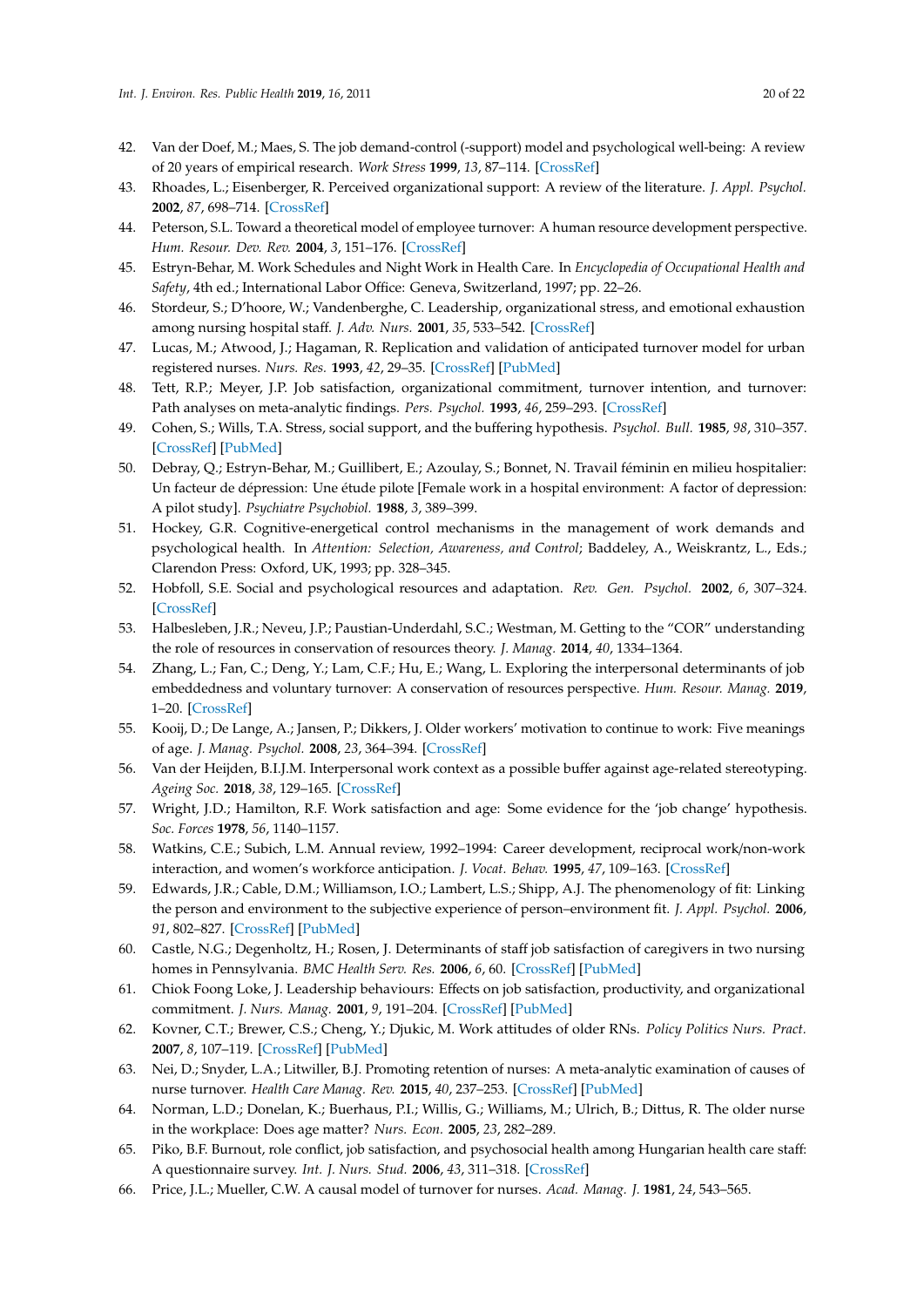- <span id="page-20-0"></span>67. Price, J.L. *The Study of Turnover*; Iowa State University Press: Ames, IA, USA, 1977.
- <span id="page-20-1"></span>68. Chan, M.F.; Luk, A.L.; Leong, S.M.; Yeung, S.M.; Van, I.K. Factors influencing Macao nurses' intention to leave current employment. *J. Clin. Nurs.* **2009**, *18*, 893–901. [\[CrossRef\]](http://dx.doi.org/10.1111/j.1365-2702.2008.02463.x)
- 69. Delobelle, P.; Rawlinson, J.L.; Ntuli, S.; Malatsi, I.; Decock, R.; Depoorter, A.M. Job satisfaction and turnover intent of primary healthcare nurses in rural South Africa: A questionnaire survey. *J. Adv. Nurs.* **2011**, *67*, 371–383. [\[CrossRef\]](http://dx.doi.org/10.1111/j.1365-2648.2010.05496.x) [\[PubMed\]](http://www.ncbi.nlm.nih.gov/pubmed/21044134)
- 70. Mazurenko, O.; Gupte, G.; Shan, G. Analyzing US nurse turnover: Are nurses leaving their jobs or the profession itself? *J. Hosp. Adm.* **2015**, *4*, 48–56.
- <span id="page-20-2"></span>71. Ng, T.W.; Feldman, D.C. Organizational tenure and job performance. *J. Manag.* **2010**, *36*, 1220–1250. [\[CrossRef\]](http://dx.doi.org/10.1177/0149206309359809)
- <span id="page-20-3"></span>72. Finkelstein, L.M.; Farrell, S.K. An expanded view of age bias in the workplace. In *Aging and Work in the 21st Century*; Shultz, K.S., Adams, G.A., Eds.; Lawrence Erlbaum Associates: London, UK, 2007.
- <span id="page-20-4"></span>73. Van den Broeck, A.; De Cuyper, N.; De Witte, H.; Vansteenkiste, M. Not all job demands are equal: Differentiating job hindrances and job challenges in the Job Demands–Resources model. *Eur. J. Work Organ. Psychol.* **2010**, *19*, 735–759. [\[CrossRef\]](http://dx.doi.org/10.1080/13594320903223839)
- <span id="page-20-5"></span>74. Messchendorp, H.J.; Van der Weerd, E.; Steenbeek, R.; Dinkgreve, R.; Meulenkamp, T.; Mettendaf, A. *Work in the Picture; Industry Report 2002 Employee Consultation CAO Occupational Health Nursing and Care Homes*; Prismant: Utrecht, The Netherlands, 2002.
- <span id="page-20-6"></span>75. Kristensen, T.S. *A New Tool for Assessing Psychosocial Factors at Work: The Copenhagen Psychosocial Questionnaire*; National Institute of Occupational Health: Copenhagen, Denmark, 2000.
- <span id="page-20-7"></span>76. Netemeyer, R.G.; Boles, J.S.; McMurrian, R. Development and validation of work–family conflict and family–work conflict scales. *J. Appl. Psychol.* **1996**, *81*, 400–410. [\[CrossRef\]](http://dx.doi.org/10.1037/0021-9010.81.4.400)
- <span id="page-20-8"></span>77. Van der Heijden, B.I.J.M. The Measurement and Development of Professional Expertise throughout the Career. A Retrospective Study among Higher Level Dutch Professionals. Ph.D. Thesis, University of Twente, Enschede, The Netherlands, 1998.
- <span id="page-20-9"></span>78. Siegrist, J.; Starke, D.; Chandola, T.; Godin, I.; Marmot, M.; Niedhammer, I.; Peter, R. The measurement of effort–reward imbalance at work: European comparisons. *Soc. Sci. Med.* **2004**, *58*, 1483–1499. [\[CrossRef\]](http://dx.doi.org/10.1016/S0277-9536(03)00351-4)
- <span id="page-20-10"></span>79. Kristensen, T.S.; Borritz, M.; Villadsen, E.; Christensen, K.B. The Copenhagen Burnout Inventory; A new tool for the assessment of burnout. *Work Stress* **2005**, *19*, 192–207. [\[CrossRef\]](http://dx.doi.org/10.1080/02678370500297720)
- <span id="page-20-11"></span>80. Marsh, H.W.; Balla, J.R.; Hau, K.T. An evaluation of incremental fit indices: A clarification of mathematical and empirical properties. In *Advanced Structural Equation Modeling: Issues and Techniques*; Marcoulides, G.A., Schumacker, R.E., Eds.; Erlbaum: Mahwah, NJ, USA, 1996; pp. 315–353.
- <span id="page-20-12"></span>81. Van de Schoot, R.; Lugtig, P.; Hox, J. A checklist for testing measurement invariance. *Eur. J. Dev. Psychol.* **2012**, *9*, 486–492. [\[CrossRef\]](http://dx.doi.org/10.1080/17405629.2012.686740)
- <span id="page-20-13"></span>82. MacKinnon, D.P.; Lockwood, C.M.; Hoffman, J.M.; West, S.G.; Sheets, V. A comparison of methods to test mediation and other intervening variable effects. *Psychol. Methods* **2002**, *7*, 83–104. [\[CrossRef\]](http://dx.doi.org/10.1037/1082-989X.7.1.83)
- <span id="page-20-14"></span>83. MacKinnon, D.P.; Fairchild, A.J.; Fritz, M.S. Mediation analysis. *Annu. Rev. Psychol.* **2007**, *58*, 593–614. [\[CrossRef\]](http://dx.doi.org/10.1146/annurev.psych.58.110405.085542)
- <span id="page-20-15"></span>84. Sobel, M.E. Asymptotic Confidence Intervals for Indirect Effects in Structural Equation Models. *Sociol. Methodol.* **1982**, *13*, 290–312. [\[CrossRef\]](http://dx.doi.org/10.2307/270723)
- <span id="page-20-16"></span>85. Grewal, R.; Cote, J.A.; Baumgartner, H. Multicollinearity and measurement error in structural equation models: Implications for theory testing. *Mark. Sci.* **2004**, *23*, 519–524. [\[CrossRef\]](http://dx.doi.org/10.1287/mksc.1040.0070)
- <span id="page-20-17"></span>86. DeVellis, R.F. *Scale Development: Theory and Applications*; Sage: Los Angeles, CA, USA, 2012.
- <span id="page-20-18"></span>87. Blau, G. Does a corresponding set of variables for explaining voluntary organizational turnover transfer to explaining voluntary occupational turnover? *J. Vocat. Behav.* **2007**, *70*, 135–148. [\[CrossRef\]](http://dx.doi.org/10.1016/j.jvb.2006.07.007)
- <span id="page-20-19"></span>88. Estryn-Behar, M.; Van der Heijden, B.I.J.M.; Fry, C.; Hasselhorn, H.M. Longitudinal analysis of personal and work-related factors associated with turnover among nurses. *Nurs. Res.* **2010**, *59*, 166–177. [\[CrossRef\]](http://dx.doi.org/10.1097/NNR.0b013e3181dbb29f) [\[PubMed\]](http://www.ncbi.nlm.nih.gov/pubmed/20421841)
- <span id="page-20-20"></span>89. Van der Heijden, B.I.J.M.; Kümmerling, A.; Van Dam, K.; Van der Schoot, E.; Estryn-Béhar, M.; Hasselhorn, H.M. The impact of social support upon intention to leave among female nurses in Europe: Secondary analysis of data from the NEXT survey. *Int. J. Nurs. Stud.* **2010**, *47*, 434–445. [\[CrossRef\]](http://dx.doi.org/10.1016/j.ijnurstu.2009.10.004) [\[PubMed\]](http://www.ncbi.nlm.nih.gov/pubmed/19909953)
- <span id="page-20-21"></span>90. Podsakoff, P.M.; MacKenzie, S.B.; Lee, J.Y.; Podsakoff, N.P. Common method biases in behavioral research: A critical review of the literature and recommended remedies. *J. Appl. Psychol.* **2003**, *88*, 879–903. [\[CrossRef\]](http://dx.doi.org/10.1037/0021-9010.88.5.879)